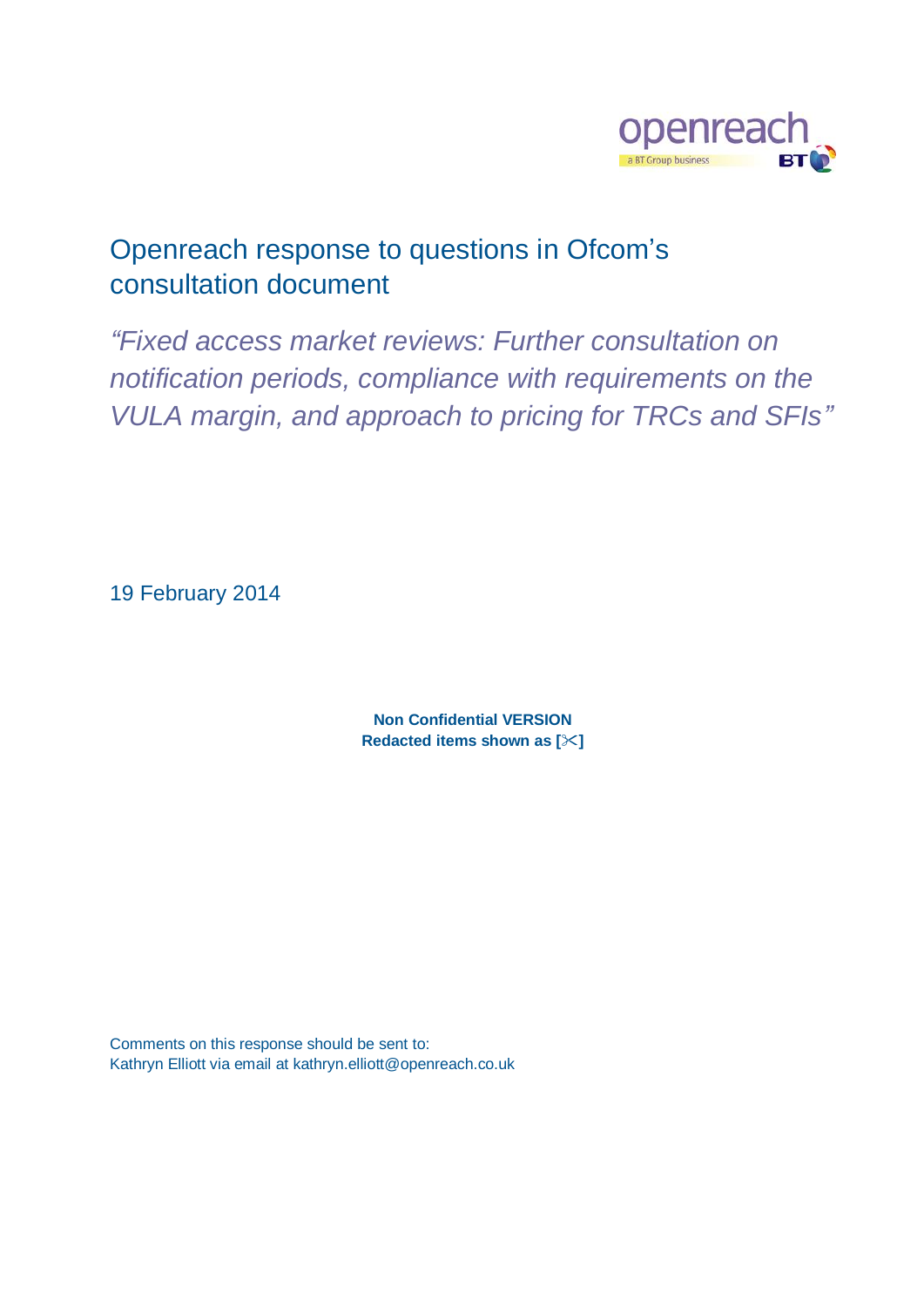# **Foreword**

On 3 July 2013, Ofcom published its proposals on the Fixed Access Market Reviews (FAMR). It subsequently published its consultation on 16 January 2014 (the "Consultation") asking for comments relating to notification periods, VULA margin compliance and TRCs/SFIs.

This document forms Openreach's response to Ofcom's proposals for TRCs/SFIs. It also notes Openreach's agreement to Ofcom's proposal to reduce the notification period for the WLR rental charge from 90 days to 28 days in respect of reductions to the WLR rental charge.

This response is in addition to our previous responses submitted on 30 September 2013 (Openreach response to service-related questions in Ofcom's consultation document "*Fixed access market reviews: wholesale local access, wholesale fixed analogue exchange lines, ISDN2 and ISDN30*" and Openreach response to questions in Ofcom's consultation document "*Fixed access market reviews: Approach to setting LLU and WLR Charge Controls*").

BT Group has responded separately to Ofcom's proposals on VULA margin compliance.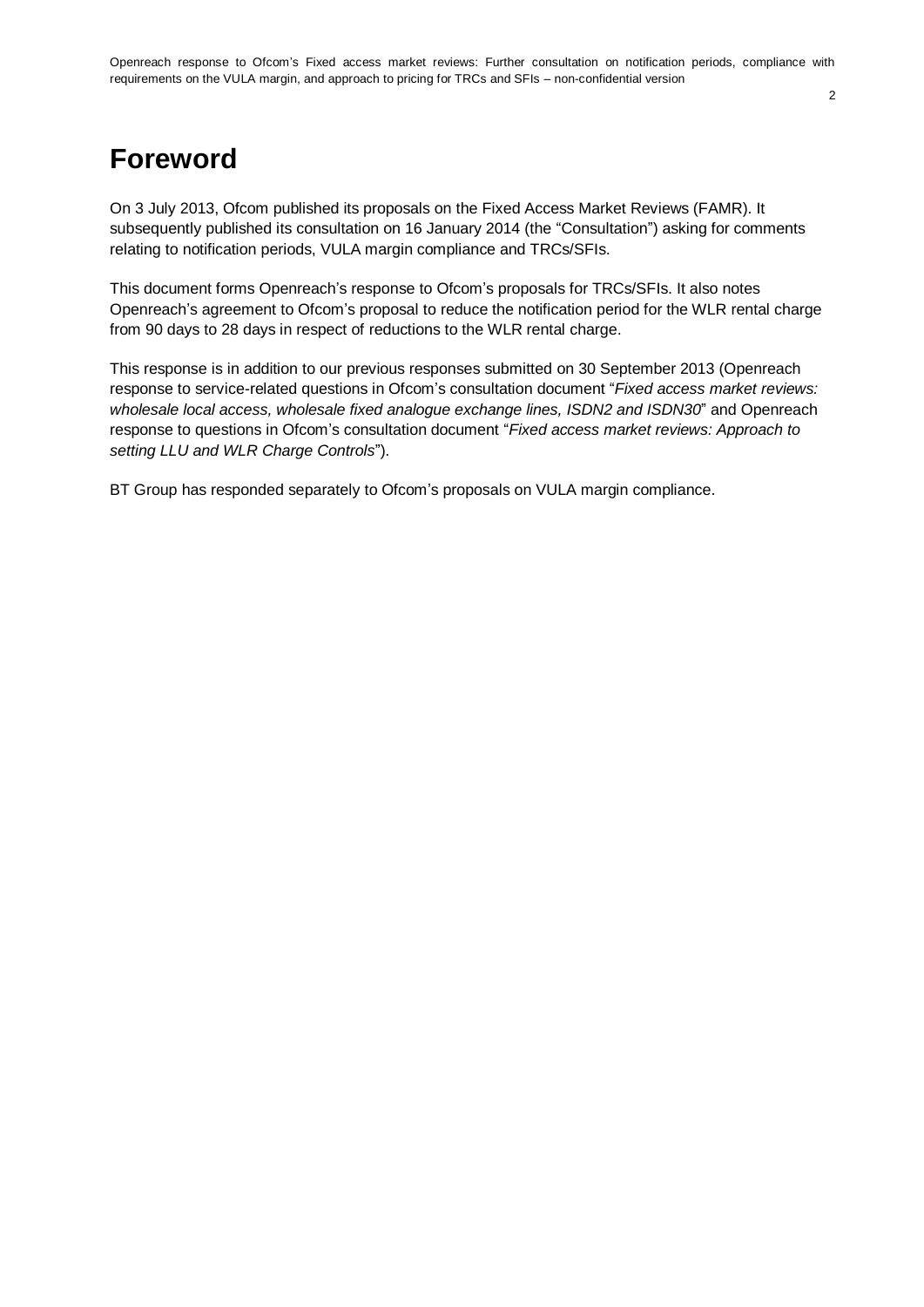#### 3

# **1 Executive Summary – TRCs and SFIs**

- 1. Ofcom's Consultation proposes charge controls for Time Related Charges (TRCs) and Special Fault Investigations (SFIs) provided by Openreach where they are "*reasonably necessary*" for LLU and WLR services. Ofcom proposes a one-off reduction, setting prices at FAC with no allowance for margin. In response to Ofcom's proposals, Openreach has a number of major concerns:
	- the majority of TRCs and SFIs are not "*reasonably necessary*" for the provision of WLR and LLU;
	- the grouping of TRCs and SFIs into the same regulatory group to apply a single form of regulation does not consider the different products and complexities within this group;
	- for 53% of TRCs and for all SFIs, the line has been tested by Openreach and found to meet the industry agreed SIN 349 standard;
	- 53% of TRCs and all SFIs are addressing complex customer issues not faults. In many cases these may turn out to be unnecessary engineering visits requested by the CP where the CP has failed to engage with customers to diagnose the problem nor invest in test and diagnostics systems and processes to identify their broadband service issues;
	- customers' expectations of, and reliance on, broadband are growing. Customers intolerance of issues impacting service are also growing<sup>1</sup> and there are new broadband issues such as Repetitive Electrical Impulse Noise ("REIN") which cause significant interference to broadband signals and this problem continues to grow;
	- Openreach has invested significantly in engineering training, processes, products and tools to resolve these complex customer issues;
	- Openreach deploys it's most trained and best equipped engineers to deal with these complex customer issues. SFI and CDTA engineers are additionally trained to deal with underground faults, are also further trained in testing and diagnostics and how to evaluate test results to identify a different number of potential issues on the line. This additional training allows these engineers to further utilise the latest testing units used within the engineering workforce to identify complex faults, such as REIN and high resistance problems on lines;
	- regulation should not remove, or reduce, Openreach's incentives to continue to invest and innovate in this area, in order to improve the customer experience in resolving these complex issues whilst; and
	- CPs should be encouraged to do more to improve their own diagnostic processes and reduce their reliance on both TRCs and SFIs.

<sup>&</sup>lt;sup>1</sup> As evidenced in Openreach's response of 18 February 2014 to Ofcom's consultation on Fixed access market reviews: Openreach quality of service and approach to setting LLU and WLR Charge Controls.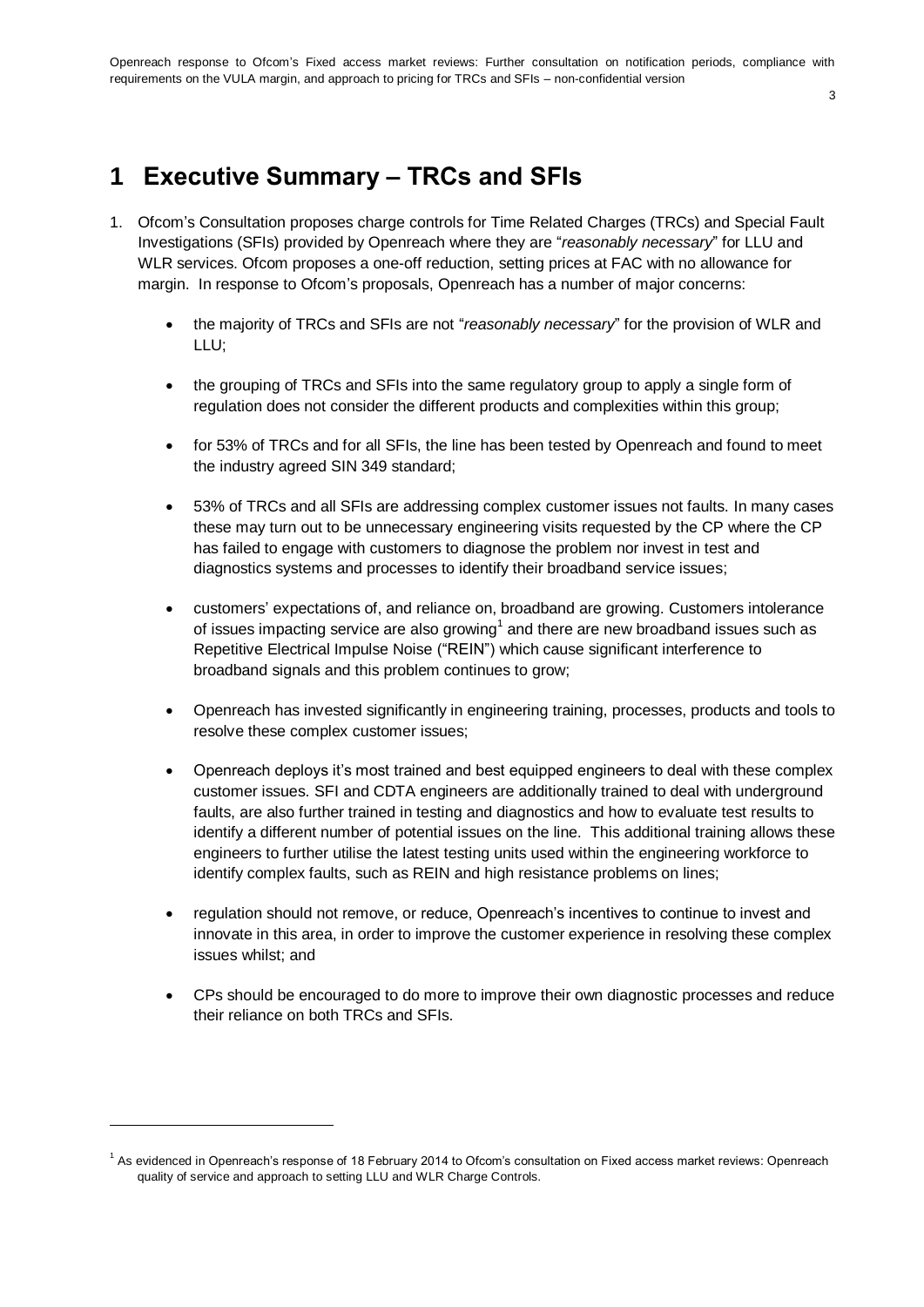- 2. Ofcom should also note the following:
	- at least a quarter of TRCs and SFIs are wholly contestable and any regulation needs to allow for this;
	- where they are contestable, CPs have (and exercise) a commercial choice about who they use to provide those services; and
	- Openreach believes Ofcom has made an error in their calculation of the uplift, and should amend the 48% to 67% to correctly reflect the 2012/13 RFS costs.
- 3. Openreach's view is that further regulation is not warranted. However, in order to alleviate the more extreme effects of Ofcom's current proposals Ofcom should, at the very least, allow TRC and SFI charges to reflect a blended TRC rate based on FAC with the addition of a small margin. Ofcom's current proposals risk distorting the competitive market, removing incentives to innovate and reducing incentives for CPs to invest in their own processes. The minimum amount of acceptable margin should be at least 4%, based on the fact that  $[\&]$  represents a suitable EBIT margin on contestable services and that these contestable services account for at least a quarter of the TRC/SFI market. This would provide a commercial incentive for Openreach to maintain pricing parity and continue to provide these services in competitive markets and invest in further innovation.

#### **Background**

- 4. TRCs and SFIs are a portfolio of value added services, comprising a number of individual products that are designed to address very different purposes:
	- TRCs are levied for an engineer's time to conduct repair work that is out of tariff. A proportion of TRCs will be levied because the CP requires Openreach to investigate a problem. TRCs are also levied where the repair work is on the end user network. This can be done by a non-Openreach engineer, such as Qube (or other), who can for example, replace end user wiring that the end user has accidentally cut through. In addition TRCs are levied to make good when the end user has damaged the Openreach network, for example, when a decorator has knocked the Network Termination Equipment ("NTE") off the wall. TRCs can also be raised as charges for the following engineering activities where there is no fault on the Openreach network (i.e. it has been tested by Openreach and found to meet the industry agreed SIN 349 standard):
		- $\circ$  Conscious Decision to Appoint (CDTA), where the CP has the line test result and nevertheless makes a conscious decision for an engineer to visit the customer's premises with an appointed time; and
		- $\circ$  Conscious Decision to Not Appoint (CDTnA), where the CP has the line test result and nevertheless makes a conscious decision for an engineer to visit the customer's premises, without an appointed time (for example, this happens where a CP chooses to rely completely on automated systems without engaging with their customer, rather than using call centre resource to confirm the appointment).
	- TRCs can also be levied for provision work and pre-planned work. This includes end user wiring extensions in the course of an Openreach provision as well as pre-planned work on end user wiring and Volume Deals. Volume Deals are generally provided directly to third parties following a tendering process and include, for example, the provision of internal wiring on campus sites or multi-tenant buildings.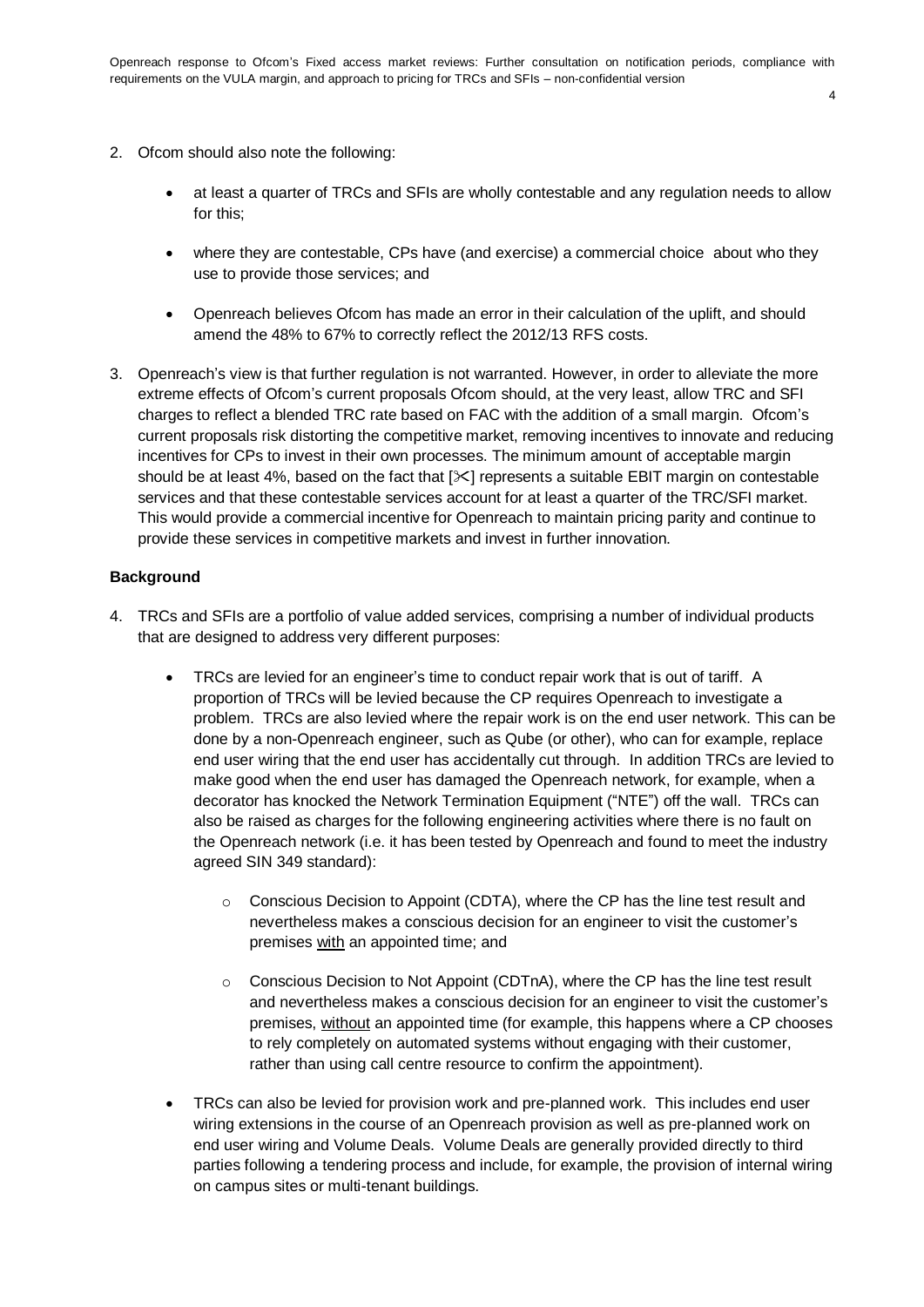SFIs are an investigative product where the line is working to the industry agreed SIN 349 standard but the end user has an unresolved problem that affects their broadband service. There are six modules, each of which is ordered for a specific purpose. For example, a CP will order an End User Wiring module when undertaking work beyond the Openreach network or a Frames module in order to change a port in an exchange.

5

#### **The majority of TRCs and SFIs are not "***reasonably necessary***" for the provision of WLR and LLU**

- 5. 53% of TRCs and all SFIs are investigative products, where the line is already tested to be working to the industry agreed SIN 349 standard. Investigative products that examine issues where there is a positive line test require the highest engineering skills and the highest quality tools and engineering training. At least a quarter of TRCs and SFIs are wholly contestable
- 6. Ofcom needs to take into account that both TRCs and SFIs clearly contain contestable elements. Openreach conducted a study of SFI jobs, which showed that  $[\times]$  jobs, (c40%) could have been completed by someone else other than Openreach.
- 7. Openreach conducted a similar review which showed that work beyond the NTE (which is clearly contestable) accounts for  $[\times]$  and Volume Deals account for  $[\times]$  of all TRC revenues. Assuming at least half of Volume Deals are contestable, it could be reasoned that at least a quarter of TRC jobs are contestable.

#### **Where services are contestable, CPs can exercise a commercial choice about who they use to provide those services**

- 8. CPs themselves recognise certain activities are contestable given their different approaches when pre-authorising Openreach engineers to carry out both TRC and SFI tasks. Different CPs have different approaches to pre-authorisation and it is clear such CPs can limit work by Openreach engineers or presumably make alternative arrangements.
- 9. Far from it being "*unlikely to be economic for third party CPs to use non-Openreach engineers<sup>"2</sup> it is* clear that in a high proportion of cases the use of Openreach is a commercial choice for each individual CP. We understand that Ofcom is not explicitly seeking to regulate competitive services. However, the approach it proposes will inevitably embrace all TRC and SFI services, regardless of whether they are contestable or not.

#### **Regulation should not remove or reduce Openreach's incentives to continue to innovate**

10. Ofcom should take care that its proposals (to allow no margin in the TRC and SFI prices) do not result in a lack of incentives to supply these services (where the activities are contestable) or to innovate. Openreach is currently considering innovations which will benefit both CPs and consumers, such as  $[\times]$ , Ofcom's proposals threaten to undermine the commercial case for these developments. Moreover, where work is contestable, and if there were an increase in demand (due to reduced price), Openreach would be more likely to consider a better use of its resources to be dealing with day to day demand for regulated products. Ironically the result of Ofcom's intervention would be to incentivise an outcome that Ofcom is trying to avoid.

<sup>2</sup> Consultation, paragraph 5.5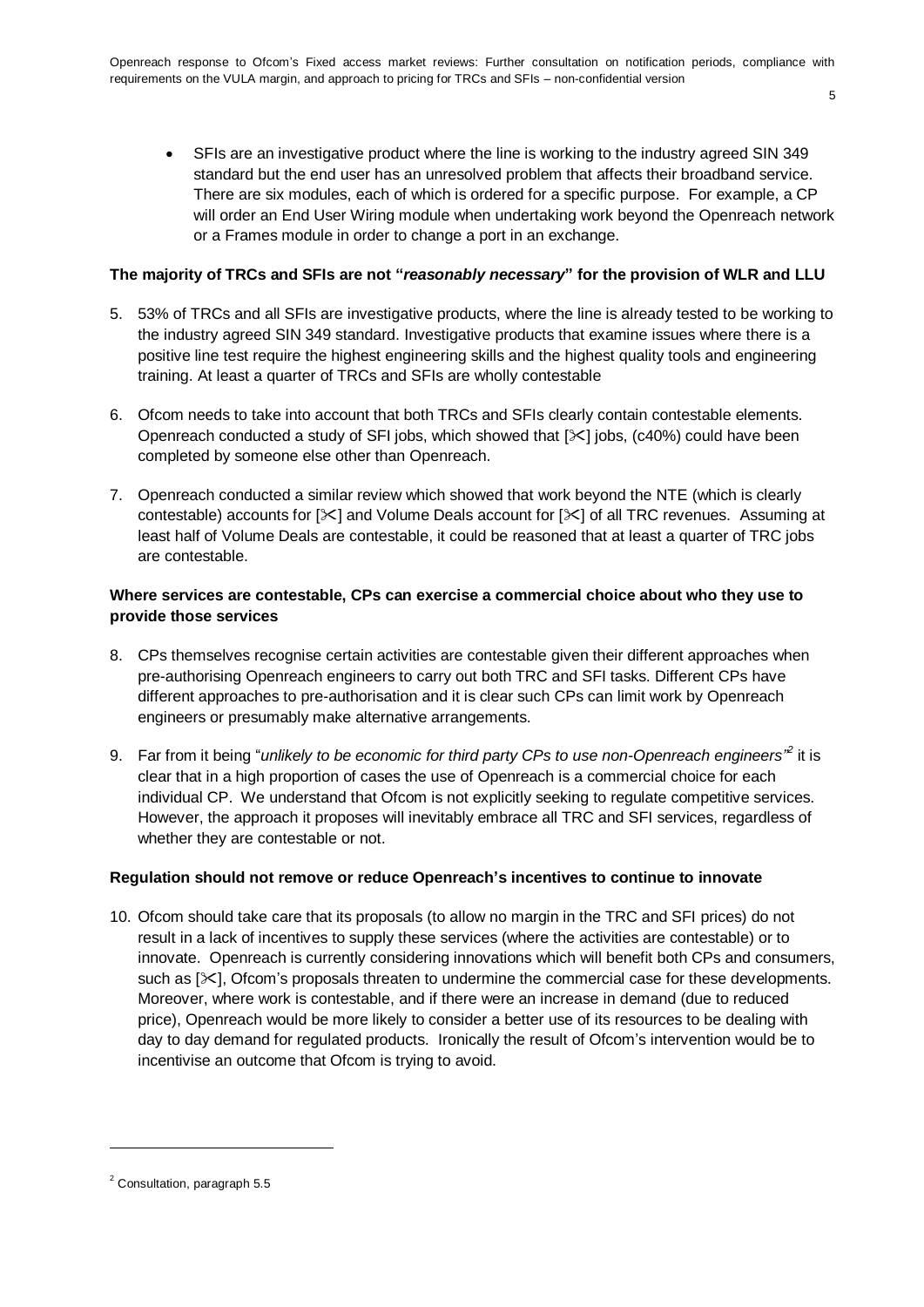- 11. It is misleading for TTG to suggest that there has been little development of TRC and SFI products. There have been significant innovations and, in particular, Ofcom should note the following recent developments:
	- the introduction of short form TRC Charge Description codes provided to CPs in invoice data and electronically via systems in individual KCI messages<sup>3</sup> – implemented in 2009;
	- a simplified single charge for visit and first hour implemented in 2010;
	- a modular version of SFI (SFI2) launched in 2010/11 following requests from industry to give CPs more choice over the engineering activities they authorise;
	- New Software guiding engineers through tasks in real time, using new iPhone devices or Windows 8 for laptops – currently being rolled out in 2013/14; and
	- a change to the Co-op Call module reducing the price to zero, notified in December 2013 (effective 1 April 2014) following a series of industry workshops.
- 12. In addition to this, Openreach is exploring a variety of potential developments, including [ $\ge$ ]. We consider it is industry best practice to drive innovation, and this should be encouraged, but the lack of incentives to innovate is an issue that Ofcom must address in its proposals.

# **CPs could do more to improve their own diagnostic processes and reduce their reliance on TRCs and SFIs**

13. Some CPs could do more to improve their own diagnostic process efficiency, for example by resolving issues over the phone to check customer's equipment does not have a flat battery or that it is plugged in, both of which are common problems. For the largest proportion (nearly half) of cases there was no need for an engineer to be called out, this is currently driving unnecessary costs into the wider industry. Openreach believes a significant reduction of the TRC price, as proposed in the Consultation, would have the unintended consequence of reducing the commercial incentives for CPs to address these issues. The risk is that CPs bank the short term financial benefit of the proposed regulatory price changes rather than innovating or investing in their own fault handling processes. Such an outcome would not be in the interests of consumers and may actually allow consumer harm to persist.

# **Ofcom need to correct a potential error in their calculation of the uplift**

14. Furthermore, as set out in this response, we believe Ofcom has made an error in their calculation of the uplift, and should amend the 48% to 67% to correctly reflect the Regulatory Financial Statements (RFS) for 2012/13 costs using 2011/12 methodologies.

1

 $^3$  [ $\approx$ ]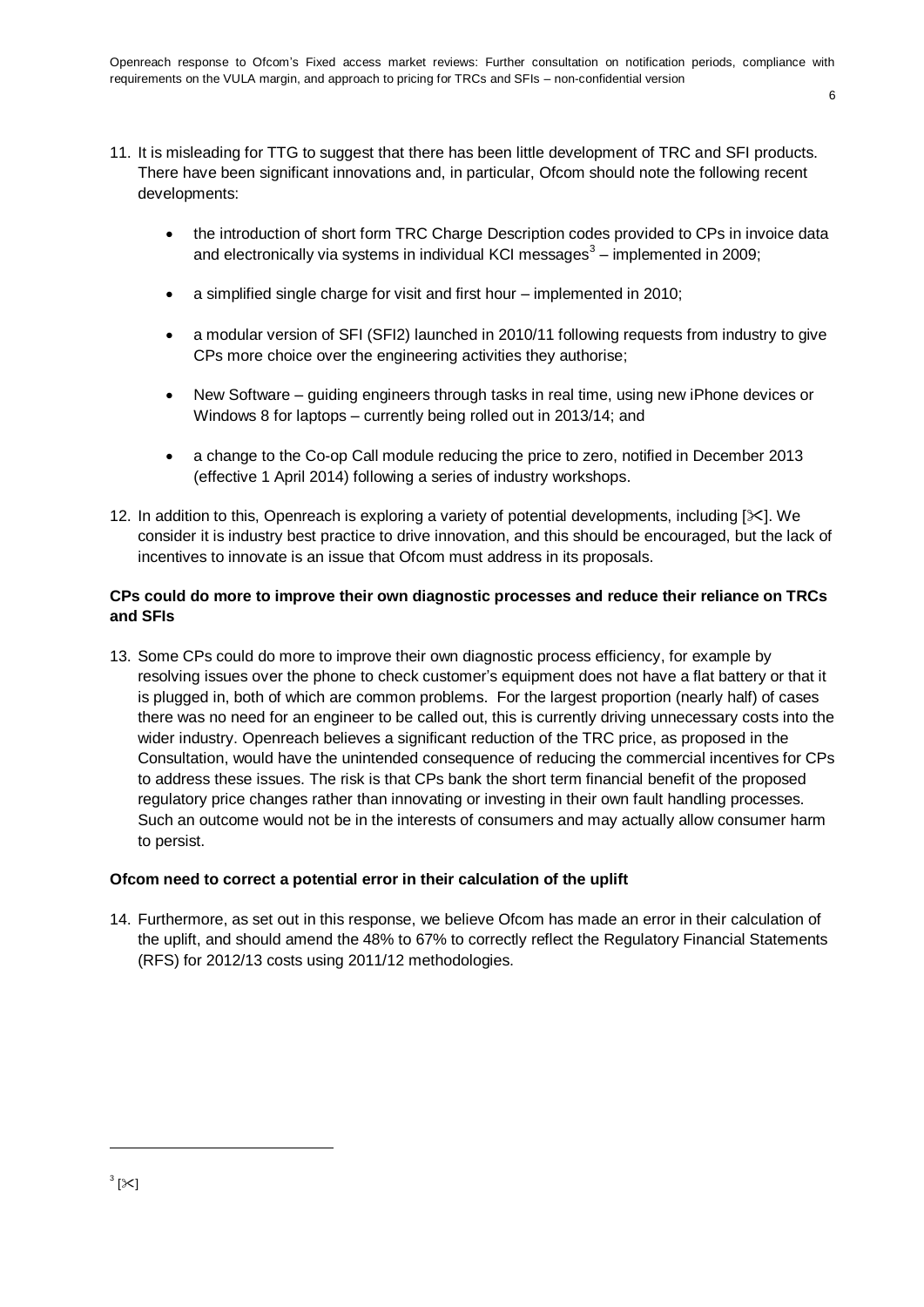#### 7

# **2 Answers to Ofcom's questions**

# **2.1 Notification periods**

**Question 3.1**: Do you agree with our proposal to reduce from 90 days to 28 days the notification period that BT and KCOM are required to give in respect of reductions to the WLR rental charge? Please provide reasons in support of your views.

15. Openreach agrees with Ofcom's proposal to reduce from 90 days to 28 days the notification period that Openreach is required to give in respect of reductions to the WLR rental charge. This will align the notice period for price reductions on WLR and MPF.

# **2.2 VULA margin compliance**

**Question 4.1**: Do you agree with our proposals for BT to provide information on the VULA margin every six months and on request? Please provide reasons in support of your views.

16. Please refer to the BT Group Response

# **2.3 Time Related Charges and Special Fault Investigations**

**Question 5.1**: Do you agree with the charge control proposals for TRCs? Please provide reasons in support of your views.

- 17. Ofcom's 3 July 2013 consultation proposed a basis of charges obligation for TRCs and SFIs alongside a FAC+ approach where "any '+' would not be more than 5%"<sup>4</sup> in respect of TRCs and SFIs provided by Openreach that were "*reasonably necessary*" for LLU and WLR services.
- 18. The Consultation contains Ofcom's revised proposals for a one-off reduction to each and every TRC charge in the range of 12-40% (a base case reduction of 16%) with charges subsequently indexed to  $+0.2\%$ <sup>5</sup>.
- 19. Openreach does not agree with Ofcom's charge control proposals for TRCs. Ofcom needs to take account of a number of points detailed below and also consider additional evidence which Openreach believes support modification of Ofcom's proposals.
	- Some TRCs are contestable:

1

o Volume Deals are contestable and should not be regulated;

<sup>&</sup>lt;sup>4</sup> Ofcom's 3 July 2013 Fixed access market reviews: wholesale local access, wholesale fixed analogue exchange lines, ISDN2 and ISDN30 consultation, paragraph, 12.77

<sup>&</sup>lt;sup>5</sup> This is dependent on Ofcom's decision on Openreach's rate of efficiency for the purposes of the LLU/WLR Charge Control.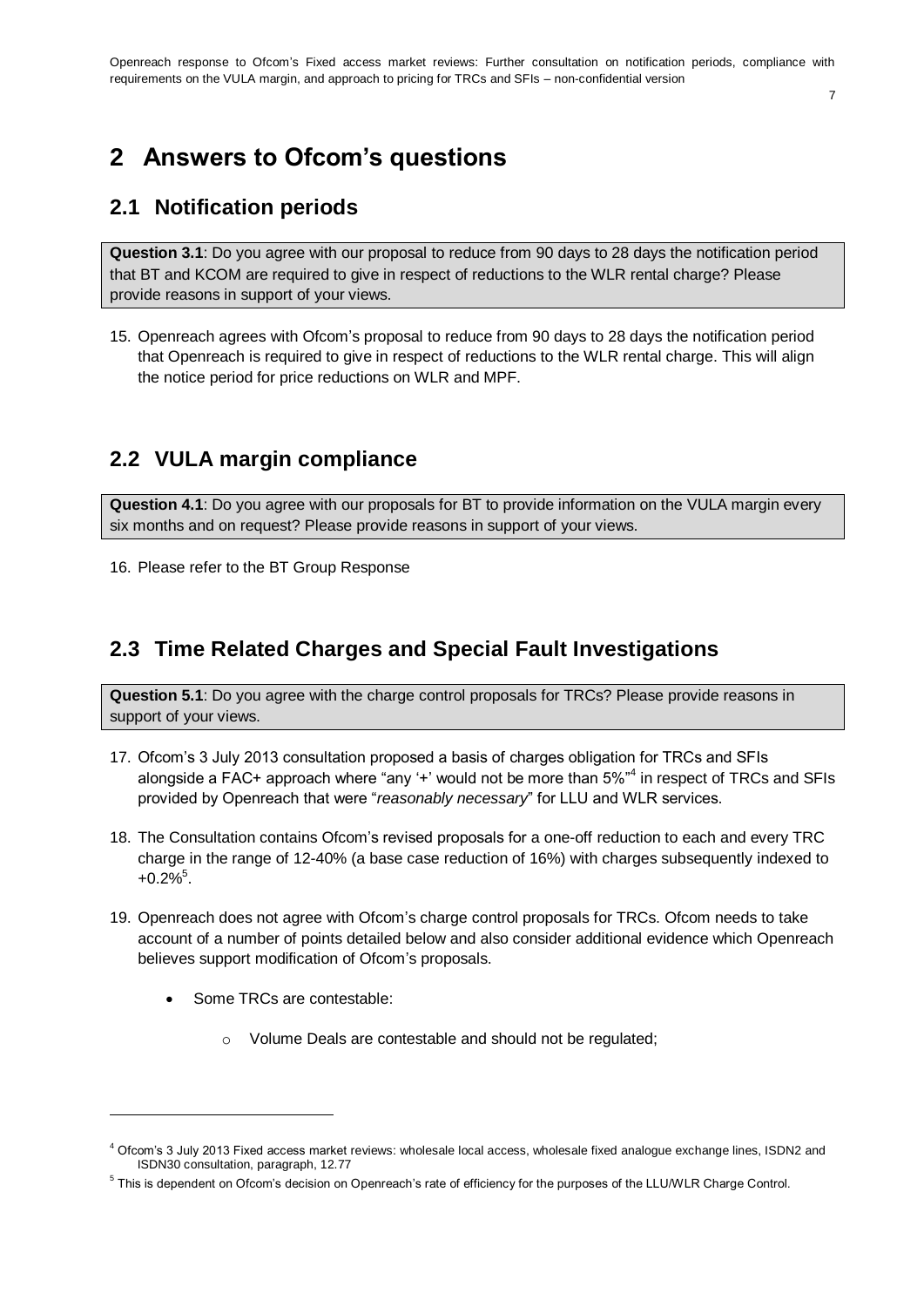- 8
- $\circ$  Customer wiring work or any other work beyond the Network Termination Equipment (NTE) is contestable and is a commercial choice for each individual CP; and
- o Only  $[\times]$  of TRCs are raised when there is damage to the Openreach Network, which is not contestable
- Openreach should be incentivised to innovate and any new/value-add developments should not be subject to regulation.
- CPs could do more to improve their own diagnostic processes and reduce the need for TRCs.

#### **Some TRCs are contestable**

- 20. Ofcom recognises that some TRCs are contestable, as the proposals are limited to regulation of TRCs which are "*reasonably necessary*" for the provision of WLR and LLU. Ofcom should clarify that its pricing proposals do not apply to work carried out beyond the NTE at end users' premises. Openreach believes it should have commercial freedom to accept, prioritise and charge for this work in the wider context of its business priorities.
- 21. As Openreach stated in its September Response, TRCs cover a varied range of engineering tasks, some of which are contestable (that is that the work could be undertaken by a third party engineer) and some of which are non-contestable (that is the work involves action on the Openreach Network undertaken by an Openreach engineer). Ofcom states that there is a further category, which, although it does not involve engineering work on the Openreach network, is "*un-likely to be economic*  for third party CPs to use non-Openreach engineers."<sup>6</sup> Openreach summarises the approximate volumes of these TRC categories in Table 1 below.

<sup>6</sup> Consultation, paragraph 5.5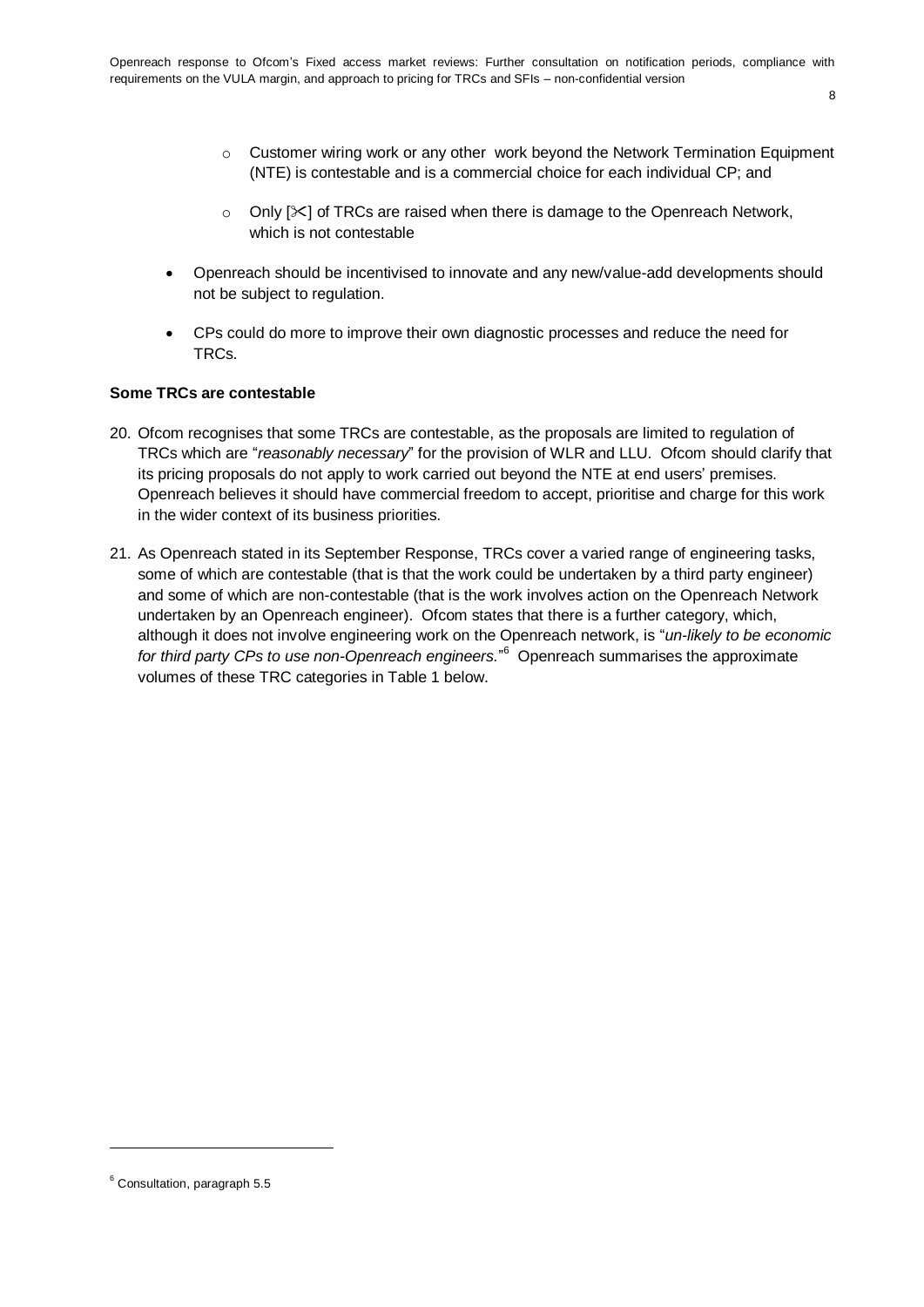| Table 1: Approximate volumes of TRC by category |  |  |
|-------------------------------------------------|--|--|
|-------------------------------------------------|--|--|

| Approximate %<br>of Total TRC | Category                                                                                                                         | On or Off<br>Openreach<br><b>Network</b> | <b>Comment regarding contestability</b>                                                                                                                                                                                                             |
|-------------------------------|----------------------------------------------------------------------------------------------------------------------------------|------------------------------------------|-----------------------------------------------------------------------------------------------------------------------------------------------------------------------------------------------------------------------------------------------------|
|                               | <b>Repair Journeys</b>                                                                                                           |                                          |                                                                                                                                                                                                                                                     |
| $\mathbb{K}$                  | Proving the issue is not on the Openreach<br>network* – e.g. proving that the issue is a flat<br>battery in the customer's phone | Off network                              | Openreach accepts Ofcom's finding<br>that whilst theoretically contestable<br>there are practical constraints.<br>However, Openreach believes there is<br>scope for CPs to avoid TRCs and use<br>alternatives but this is currently<br>understated. |
| [≻]                           | Proving the issue is on customer owned wiring<br>and carrying out fix (as authorised)                                            | Off network                              | Openreach believes is wholly<br>contestable                                                                                                                                                                                                         |
| $\approx$                     | Fixing a fault on the Openreach network where<br>the CP is responsible $-$ e.g. because the<br>customer has damaged the network  | On network                               | Openreach believes is non-contestable                                                                                                                                                                                                               |
|                               | Provision Journeys or Pre-planned                                                                                                |                                          |                                                                                                                                                                                                                                                     |
| [≻]                           | Volume Deals and Events & Exhibitions - e.g.<br>temporary engineers on standby at events like<br>Wimbledon                       | Both off<br>network &<br>on network      | Openreach believes that these projects<br>contain both contestable and non-<br>contestable elements                                                                                                                                                 |
| $[\times]$                    | Providing Customer wiring and extensions<br>beyond the NTE on WLR & MPF provision jobs                                           | Off network                              | Openreach believes is wholly<br>contestable                                                                                                                                                                                                         |
| $\left[\right]$               | Other activities - e.g. NTE Shifts                                                                                               | On network                               | Openreach believes is non-contestable                                                                                                                                                                                                               |
| 100%                          |                                                                                                                                  | <b>Total</b>                             |                                                                                                                                                                                                                                                     |

\* N.B. CDTA and CDTnA jobs come under this category

#### *Volume Deals are contestable and should not be regulated*

- 22. None of the stakeholder responses to the July Consultation comment specifically on Volume Deals. This is unsurprising given that Volume Deals (along with Events and Exhibitions work i.e. campus wiring) are ordered and contracted directly with a third party, such as  $[\times]$ , as part of larger scale preplanned project work. While these projects do occasionally require work on the Openreach network (such as moving NTEs) they typically have a large off-network element. This off-network engineering work can be done by third parties. Indeed, due to the volume and advance planning of Volume Deal projects, customers frequently separate this work out for competitive tender. While Openreach wins some of this competitively tendered work, it does not win all of it. For example, Openreach has lost tenders  $[\times]$ .
- 23. It is clear that Volume Deal TRCs cover both contestable and non-contestable work. Openreach also notes that the fact that work on third party or campus wiring (beyond the NTE) is competitive, is supported by TTG who states that, "*supply from competitors such as Qube … may be possible for some services (e.g. campus wiring.)*" 7
- 24. In conclusion, off-network activity (beyond the NTE) as part of Volume Deals is not reasonably necessary for the provision of LLU and WLR, and hence Ofcom should recognise that this activity is outside the scope of its proposals.

<sup>&</sup>lt;sup>7</sup> Paragraph 1.9, LLU/WLR Charge Control Consultation: Talk Talk comments on BT's response, December 2013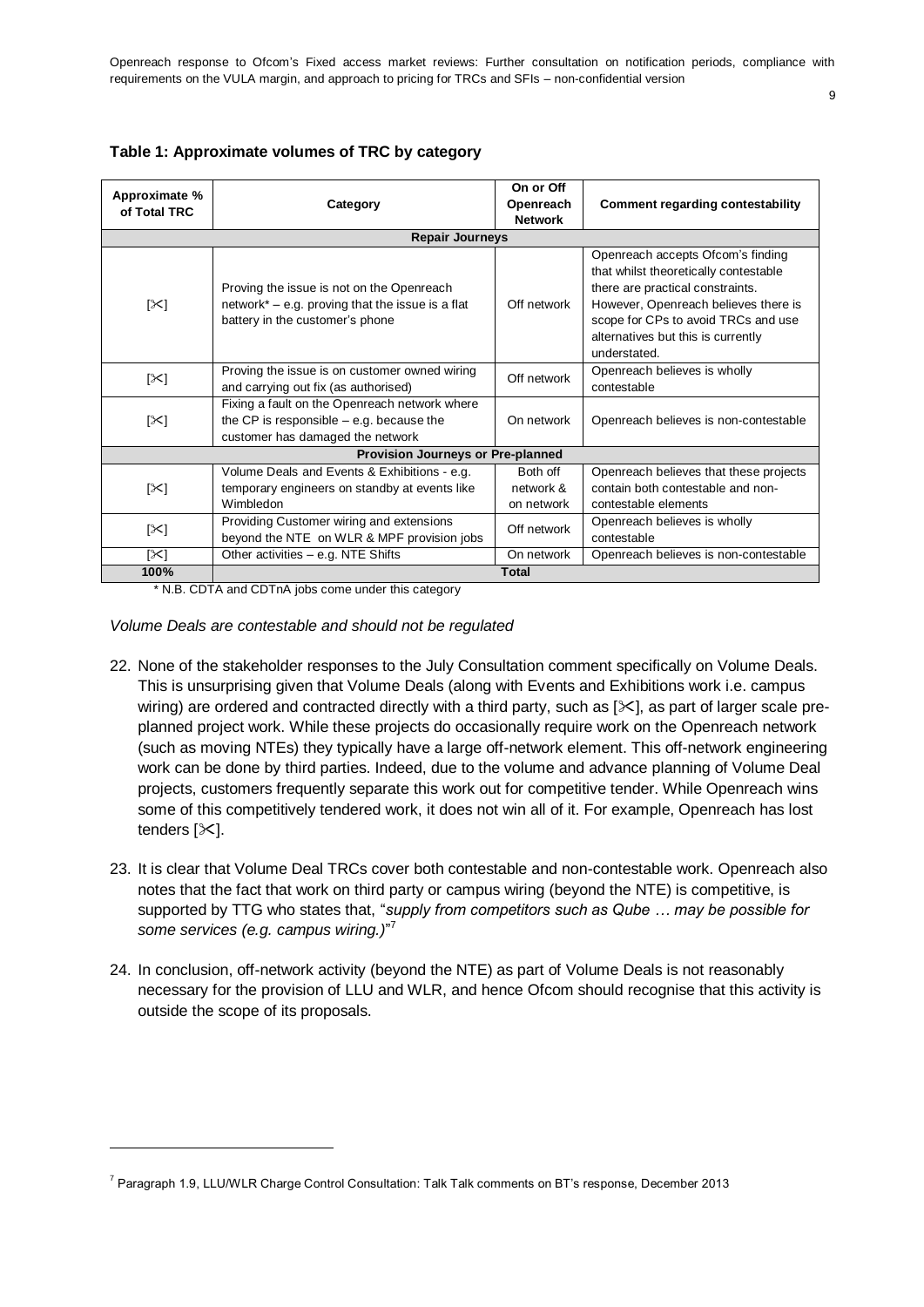*Customer wiring / work beyond the NTE is contestable and using or not using Openreach is a commercial choice for each individual CP*

- 25. Openreach contends that all work carried out beyond the NTE is contestable even when the work is not pre-tendered.
- 26. CPs can select different levels of TRC banding which sets out how much engineering time they are prepared to authorise per job and thus their commercial exposure:
	- Band 0 no CP authority to the engineer to work beyond the NTE:
	- **Band 1 CP authorises up to 2 man hours of engineering work beyond the NTE;**
	- **Band 2 CP authorises up to 4 man hours of engineering work beyond the NTE;**
	- Band 3 CP authorises up to 6 man hours of engineering work beyond the NTE; and
	- Band 4 CP authorises as much engineering time as required to complete the work beyond the NTE.
- 27. Openreach has analysed the repair and provision jobs closed on 4 December 2013<sup>8</sup> for Sky and TTG and details the findings in Table 2 and Table 3 below.  $[\times]$
- 28.  $[\times]$

1

#### **Table 2: MPF Repair Journeys**

| CP         | <b>Band 0</b> | <b>Band 1</b> | <b>Band 2</b> | <b>Band 3</b>          | <b>Band 4</b>  | <b>Total</b> |
|------------|---------------|---------------|---------------|------------------------|----------------|--------------|
| <b>TTG</b> | [X]           | [X]           | ו≫]           | $\mathsf{I}\mathsf{X}$ | [X]            | [≻[          |
| Sky        | ו≫]           | [≻[           | [≻            | [╳]                    | 「ヘノ」<br>$\sim$ | [╳]          |

#### **Table 3: MPF Provision Journeys**

| CP         | <b>Band 0</b> | <b>Band 1</b> | <b>Band 2</b> | <b>Band 3</b>         | <b>Band 4</b> | <b>Total</b> |
|------------|---------------|---------------|---------------|-----------------------|---------------|--------------|
| <b>TTG</b> | [X]           | [≫]           | $\mathbb{R}$  | $\left[\infty\right]$ | [≻            | [≻]          |
| Sky        | ו≫]           | [≫]           | [╳]           | [X]                   | [≻            | [╳]          |

29. This evidence demonstrates the extent to which authorising work and incurring TRCs for engineering activities beyond the NTE at the customer's premises is a commercial choice for each individual CP. Quite apart from the options available to CPs to meet customers' requirements for their own wiring and extension work at their premises, consumers also have a wide range of choice with any number of private contractors or electricians offering to undertake such work and self-install packs being readily available at most DIY outlets. Consequently, Openreach believes it is indisputable that all the TRCs incurred for work beyond the NTE are contestable.

 $^8$  This date was randomly selected the from most recent month for which data was available when the analysis was undertaken.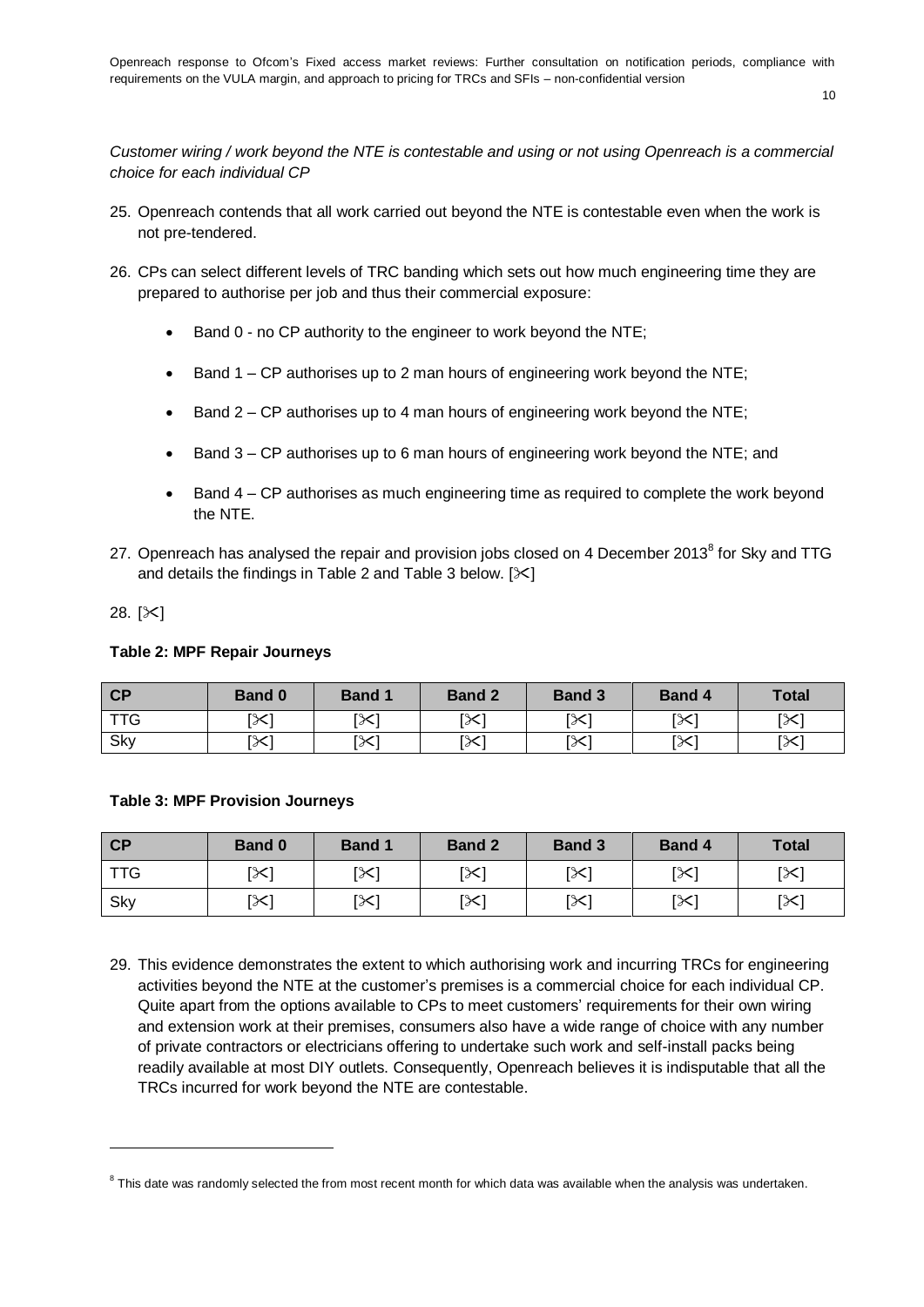Openreach response to Ofcom's Fixed access market reviews: Further consultation on notification periods, compliance with requirements on the VULA margin, and approach to pricing for TRCs and SFIs – non-confidential version

11

# *Only of TRCs are raised when there is damage to the Openreach Network (which are not contestable)*

- 30. Unlike faults, which are repaired in tariff, TRCs apply where damage has been caused to the Openreach Network (which could be deliberate, accidental or through neglect). Openreach accepts that only Openreach engineers can carry out this necessary repair work and these TRCs are not contestable.
- 31. However, as an overall percentage of TRCs this category is relatively small ( $[\times]$  of all TRCs). In addition, these TRCs are in response to damage to the Openreach network for which the CP is contractually liable (albeit it may be due to their end user). Openreach considers these costs as a 'cost of failure' for the whole industry and welcomes any measures to encourage CPs and their customers to avoid and protect against such damage. To this extent, Ofcom's proposals carry a risk of being counter-productive by reducing the incentive to do something to avoid these costs.

## **Openreach should be incentivised to innovate and any new/value-add developments should not be subject to regulation**

- 32. Openreach welcomes Ofcom's comment in the Consultation that its proposals are not intended to "*undermine incentives to innovate for value-added type services as, to the extent they are not reasonably necessary for the provision of LLU- or WLR-based services, they are not covered by this*  regulation and as such could be charged for separately if there is a value to the CP."<sup>9</sup> For the avoidance of doubt Openreach requests that Ofcom clarifies that this would apply to any future valueadd developments to the existing TRC and SFI products as well as any new services introduced to complement them during the period of the market review.
- 33. With such new services being beyond the scope of the proposed regulation Openreach should be able to set prices that the market will support. Openreach believes that such clarity would give it the reassurance it needs to make additional investment in developing value-add features, which may include activities such as:
	- $\bullet$  [ $\ge$ ]
	- $\bullet$  [ $\bowtie$ ]
	- $\bullet$  [ $\times$ ]
- 34. Openreach believes such future services and features, although they may be attractive to the market, go beyond the scope of the standard TRCs and SFIs that are charged.
- 35. Additional features for all existing standard products are likely to be over and above what is required for these services. For example,  $[\times]$ . In this case Openreach would expect to provide this feature at an unregulated price.
- 36. We note Ofcom references TTG's claim that "*innovation with respect to TRCs and SFIs has been*  minimal."<sup>10</sup> This is simply incorrect. The following significant developments have been made to the TRC product over the last five years:

<sup>&</sup>lt;sup>9</sup> Consultation, paragraph 5.120

<sup>&</sup>lt;sup>10</sup> Consultation, paragraph 5.17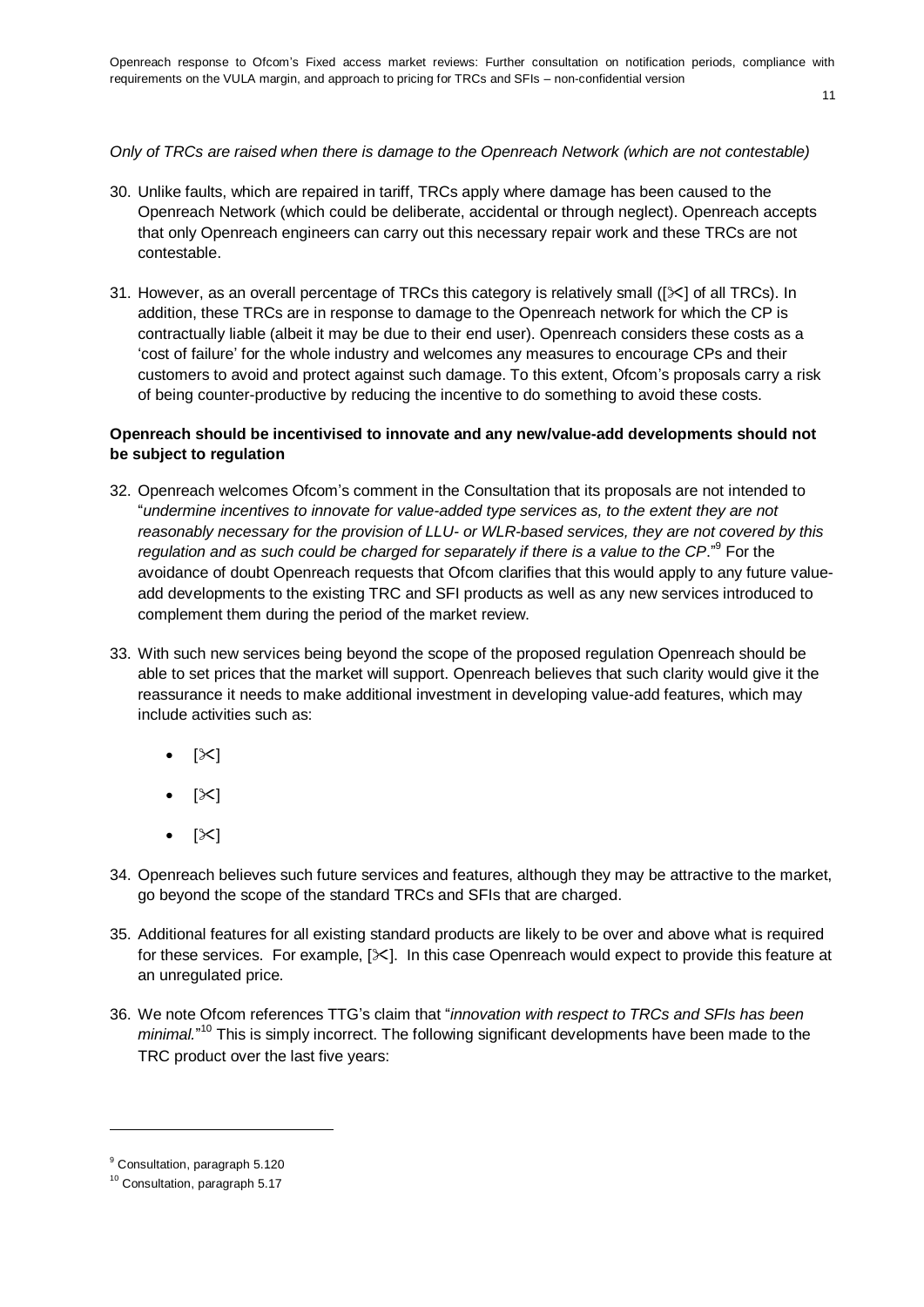- the introduction of short form TRC Charge Description codes provided to CPs in invoice data and electronically via systems in individual KCI messages $^{11}$  – implemented in 2009;
- the introduction of laptop logic which reduces scope for human error and does not allow TRCs to be raised with incomplete or inaccurate data fields – implemented in 2009;
- a simplified single charge for visit and first hour implemented in 2010;
- amending the TRC charging policy to exclude older types of NTE from chargeable replacement – implemented in 2010; and
- New Software guiding engineers through tasks in real time, using new iPhone devices or Windows 8 for laptops – currently being rolled out in 2013/14.
- 37. All of the changes have been implemented following suggestions from CPs and involved full collaboration with industry to deliver CPs additional benefit. Conversely Openreach observes that TTG's assessment that there has been "*minimal*" TRC innovation over the period could be interpreted as indicating that further development is not "*reasonably necessary*" to the provision of the service. Openreach believes that such an assessment reinforces its argument that there should be commercial incentives to any future product developments for TRCs.

#### **CPs could do more to improve their own diagnostic processes and reduce the need for TRCs**

- 38. The largest proportion (nearly half) of TRCs relate to repair visits requested by CPs where, on arrival, the engineer finds that there is no issue with the Openreach service and no further work is undertaken.
- 39. This category appears to be the focus of Ofcom's analysis of the competiveness of TRCs and subsequent assessment of the need for regulation. Ofcom states that, "*whether or not TRCs and SFIs are reasonably necessary should not just be based on whether the fault is on or off the Openreach network but whether (from the perspective of purchasing CPs) suppliers of other than BT (via Openreach) can supply equivalent economic TRC services … We have gathered further evidence to understand this, including information on the ordering and diagnostic steps and processes* … 12"
- 40. Openreach accepts that CPs can experience difficulty identifying whether a reported issue is onnetwork or off-network at the point of ordering an engineering visit. In such instances Openreach recognises Ofcom's view there are practical and economic reasons why the CP may choose to order an Openreach engineering visit in preference to using a third party engineer.
- 41. However, Openreach has sought to reduce the uncertainty for CPs through diagnostic processes as well by giving advice and feedback to CPs, thereby enabling them to reduce their exposure to unnecessary engineering visit call outs and avoiding a TRC being raised altogether. On this basis, Ofcom must take into account the performance of individual CPs in this category of TRCs in order to evaluate the extent to which *repair* journey TRCs are being driven not by Openreach but by CP processes.

42.  $[\times]$ 

 $11$  [ $\times$ ]

<sup>&</sup>lt;sup>12</sup> Consultation, paragraph 5.26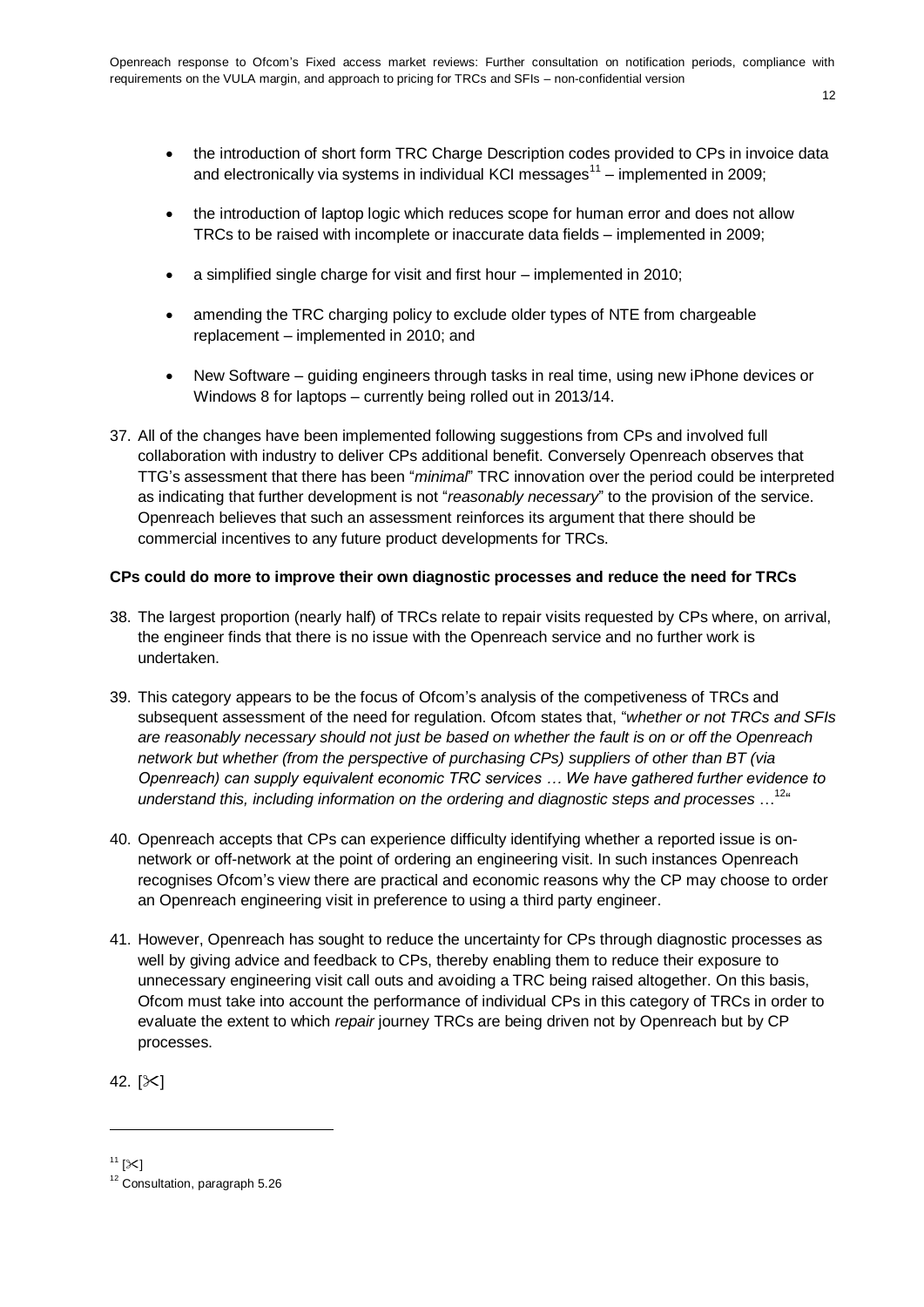- 43. Openreach believes a significant reduction on the TRC price as proposed by Ofcom in the Consultation would have the unintended consequence of reducing the commercial incentives for CPs to address these issues. The risk is that CPs bank the short term financial benefit of the proposed regulatory price changes rather than innovating or investing in their own fault handling processes. Such an outcome would not be in the interests of consumers and may actually allow consumer harm to persist. For example if it was just a case of a flat battery then this could be diagnosed and resolved when the incident is first reported to a CP rather than requiring an engineering visit.
- 44. Figure 1 below shows the percentage of repair visits requested for the largest CPs where the engineer finds the line is right when tested on-site (resulting in a TRC) as a total number of the CP's requested repair visits.  $[\times]$

# **Figure 1: Percentage of repair visits where the engineer finds the line is RWT on-site as a total number of the CP's requested repair visits**

 $[\times]$ 

45. Figure 2 below shows the percentage of repair visits that could have been resolved at the time the fault was reported by the end user. This is when a customer reports a problem with their line which, rather than being a fault with the Openreach circuit, results from an error in how they are operating their equipment (such as flat batteries). Such conditions can usually be identified by asking a few simple questions during the initial diagnostic process.

# **Figure 2: Percentage of repair visits that could have been resolved at the time the fault was reported by the end user**

 $[\times]$ 

46. Figure 3 below shows the number of unnecessary repeat call outs as a percentage of all the repeat jobs (within 28 days) and which result in a TRC being raised.  $[\times]$ 

# **Figure 3: Number of unnecessary repeat call outs as a percentage of all the repeat jobs (within 28 days) on MPF lines**

 $[\times]$ 

47.  $[\times]$ 

48. [ $\ge$ ]

#### **Openreach's Proposals**

- 49. Overall Openreach observes that TRCs are used to cover a combination of engineering scenarios where the work is contestable, non-contestable and a combination of both. Notwithstanding the competitive restraints Ofcom has identified on the operation of TRCs (which Openreach accepts arise in certain scenarios) Openreach believes that any regulatory measures Ofcom adopts should reflect the fact that the product is used in both competitive and non-competitive markets.
- 50. Openreach considers that the current proposals, by seeking to remove all margin above FAC and introducing a charge control are disproportionate. Moreover, there is a risk that the current proposals will have the *de facto* result of extending regulation into new areas and markets beyond the scope of what is "*reasonably necessary*" for the LLU and WLR services. Openreach does not believe that this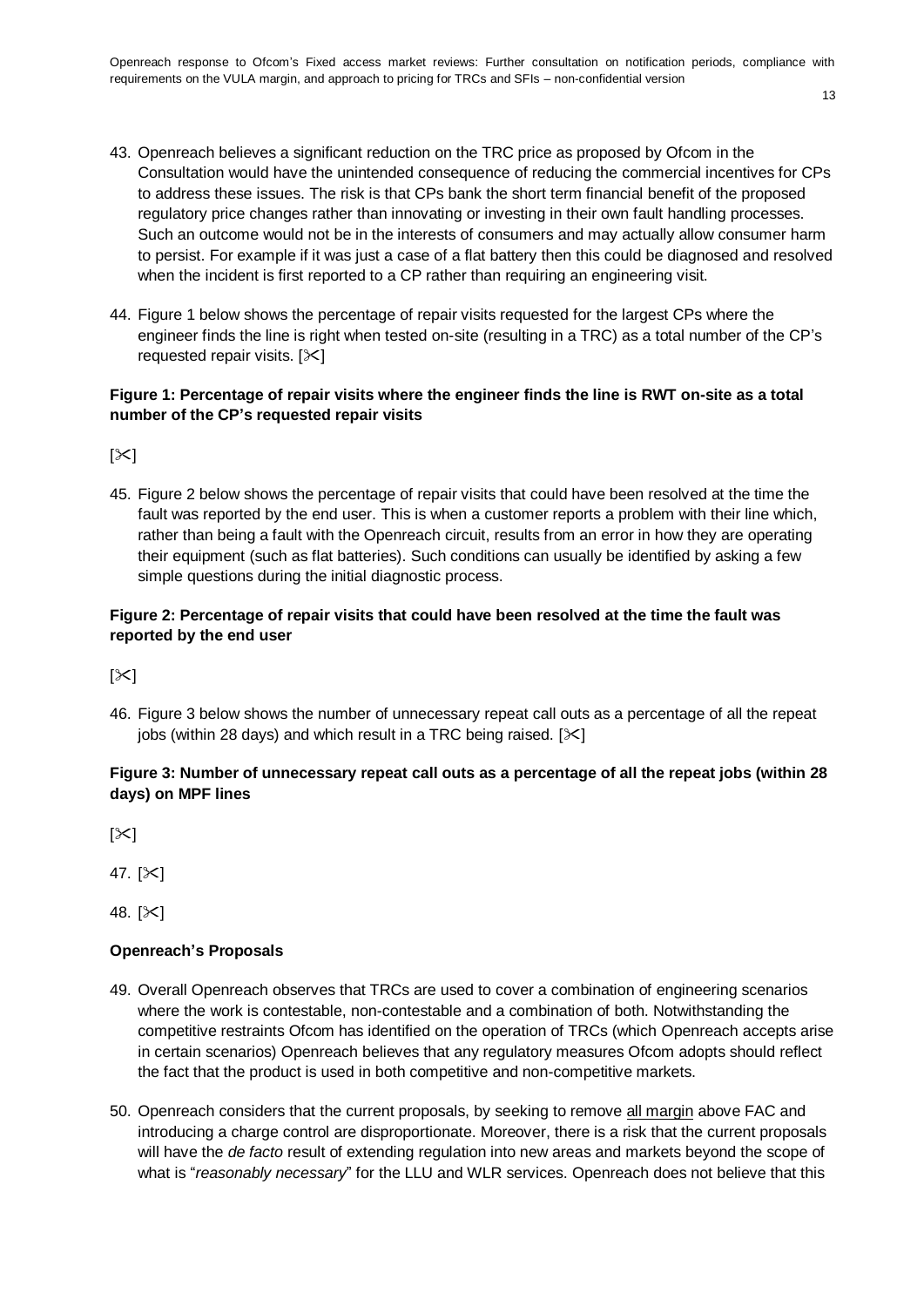14

is Ofcom's intention. Openreach suggests that Ofcom could easily remedy this by amending its proposals in one of two ways:

- **Option 1:** by introducing a blended TRC rate which is based on FAC, with the addition of an aggregated margin with future increases subject to charge control. This would provide a commercial incentive for Openreach to maintain pricing parity and continue to provide these services in competitive markets and invest in innovation; or
- **Option 2:** proceeding with the existing proposals for FAC without margin with future increases subject to charge control, but explicitly excluding (a) work beyond the NTE on other parties' wiring and networks, and (b) the development of future value-add services and features (i.e. which are not reasonably necessary), from the scope of the regulation, which would allow Openreach to price such services as the market supported.
- 51. With regard to Option 1, a simple approach would be to consider the proportion of work that is contestable and allow a margin for that work. For example, a competitive margin could be allowed on a quarter of TRCs. This would be made up of (as per Table 1 above), work beyond the NTE ( $[\times]$  of all TRC revenues) and contestable Volume Deals ( $[\times]$  of all TRC revenues<sup>13</sup>). Ofcom could assume that  $[\times]$  EBIT margin<sup>14</sup> is a reasonable margin in a competitive market. Ofcom should use these figures to calculate a margin of at least 4%. This is Openreach's preferred option, as it has advantages over Option 2, in particular, value added services will be available more widely and therefore more financially viable to launch. In addition there will be a single price for similar services regardless of their use.

#### **Concluding comments**

1

52. Amending the current proposals in line with the options above would mitigate the risks of unintended consequences of regulation. These include weakening incentives to invest in new technologies or systems and de-prioritising certain types of TRC work in the overall operational work stack. Openreach notes that Ofcom places little value in these arguments in paragraphs 5.115 to 5.120 of the Consultation, however Openreach maintains that these are significant risks. If the contractual and commercial drivers on Openreach gave significantly greater weight to non-TRC activities it would be difficult to justify an engineer staying longer at a particular premises to wire an extension socket at the request of the customer when they could have left site and be on their way to the next job. This could lead to end user inconvenience and dissatisfaction if an engineer did not have time to complete such requests. If Openreach were, as a result of regulation, to de-prioritise or withdraw from certain types of TRC work altogether (where the work is competitive) it would have the perverse outcome of reducing consumer choice by removing the option of using a known provider. Consequently Openreach believes that it is ultimately in consumers' interest that the regulatory outcome for TRCs reflects the flexibility suggested by Openreach.

 $13$  This is based on an assumption that at least half of volume deals are contestable.

 $14$  Submitted to Ofcom in response to Ofcom's  $11<sup>th</sup>$  Section 135 notice.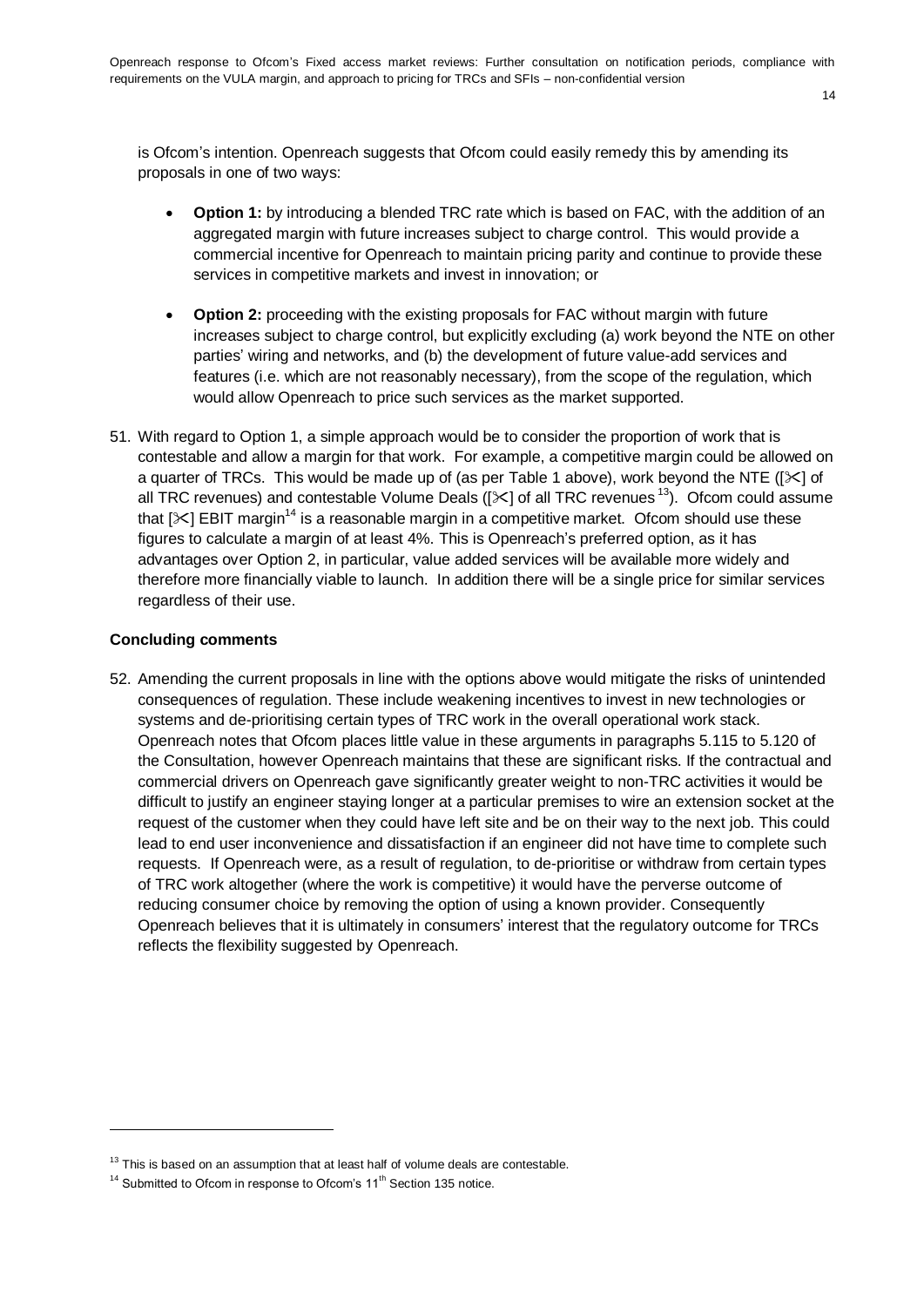**Question 5.2**: Do you agree with the charge control proposals for SFIs? Please provide reasons in support of your views.

- 53. Ofcom's 3 July 2013 consultation proposed a basis of charges obligation for TRCs and SFIs alongside a FAC+ approach where "any '+' would not be more than 5%"<sup>15</sup> in respect of TRCs and SFIs provided by Openreach that were "*reasonably necessary*" for LLU and WLR services.
- 54. The Consultation sets out Ofcom's revised proposals for a charge control on SFIs, so that the hourly charge used to calculate SFI module prices should be aligned with the TRC "Additional Hour" charge, with charges subsequently indexed to +0.2%.
- 55. Openreach does not agree with Ofcom's charge control proposals for SFIs. Ofcom needs to take account of a number of points detailed below and also consider additional evidence which Openreach believes support modification of Ofcom's proposals.
	- Openreach should be incentivised to innovate and any new developments should not be subject to regulation;
	- Openreach agrees with Ofcom's proposal to align SFI pricing methodology with the TRC "Additional Hour" charge but the entire SFI portfolio could be regarded as a value add service; and
	- some SFI Modules are clearly contestable and CPs have and exercise choice in the combination of modules they select when booking an SFI job

# **Openreach should be incentivised to innovate and any new/value-add developments should not be subject to regulation**

- 56. Openreach welcomes Ofcom's comment in the Consultation document that its proposals are not intended to "undermine incentives to innovate for value-added type services as, to the extent they are not reasonably necessary for the provision of LLU- or WLR-based services, they are not covered by this regulation and as such could be charged for separately if there is a value to the CP."<sup>16</sup> For the avoidance of doubt Openreach requests that Ofcom clarifies that this would apply to any future valueadd developments to the existing TRC and SFI products as well as any new services introduced to complement them during the period of the market review.
- 57. With such new services being beyond the scope of the proposed regulation Openreach should be able to set prices that the market will support. Openreach believes that such clarity would give it the reassurance it needs to make additional investment in developing such value-add features which may include activities such as:
	- $\bullet$  [ $\infty$ ]
	- $[\times]$
	- $[\times]$

<sup>&</sup>lt;sup>15</sup> Ofcom's 3 July 2013 Fixed access market reviews: wholesale local access, wholesale fixed analogue exchange lines, ISDN2 and ISDN30 consultation, paragraph, 12.77

<sup>&</sup>lt;sup>16</sup> Consultation, paragraph 5.120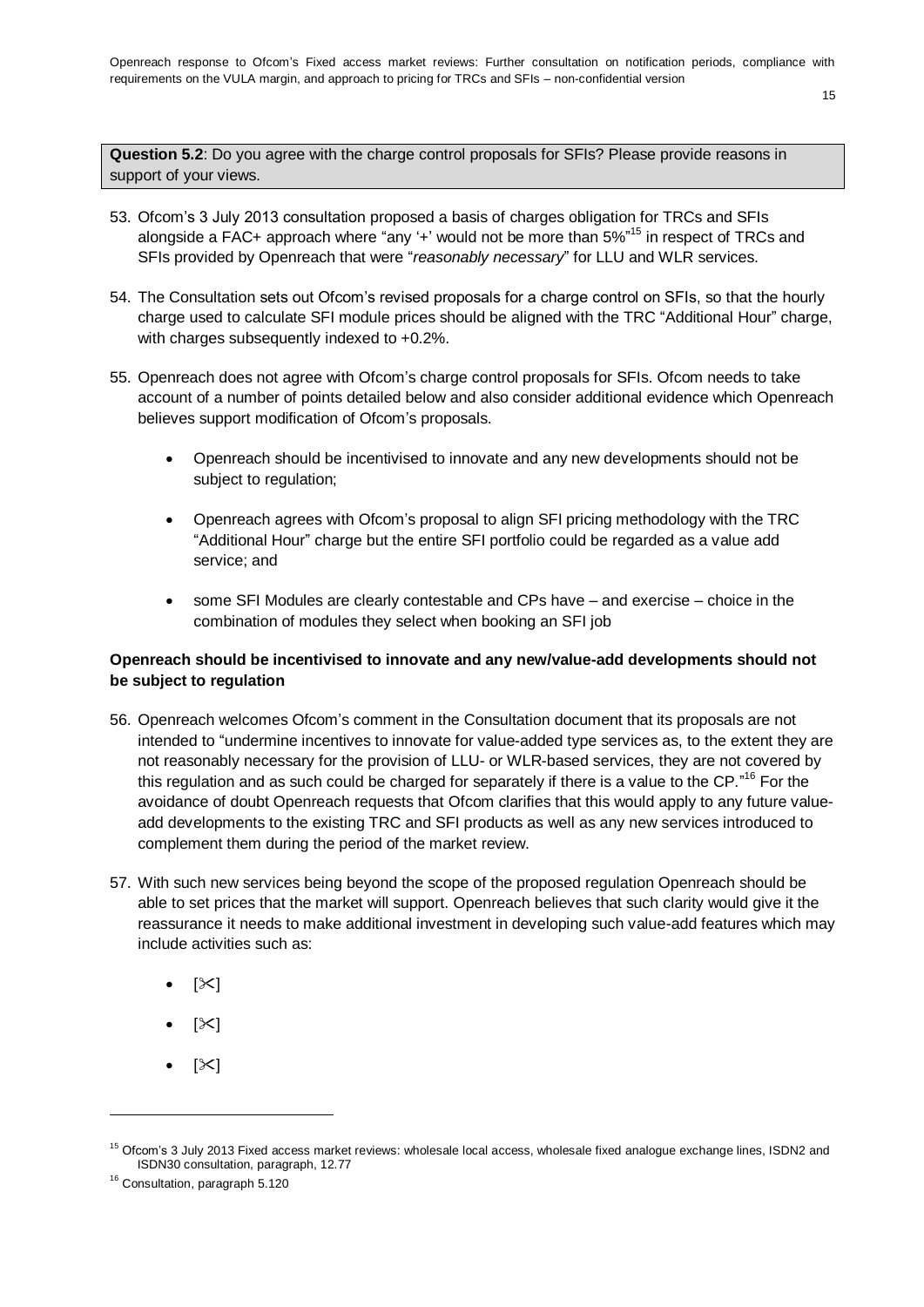- 16
- 58. Openreach believes such future services and features although they may be attractive to the market go beyond what is "*reasonably necessary*" to provide SFIs. This is because such services and features will not have formed part of the existing products over the last market review period nor were they identified as a "*reasonably necessary*" requirement in any of the stakeholder submissions to this review.
- 59. We note Ofcom references TTG's claim that "*innovation with respect to TRCs and SFIs has been*  minimal."<sup>17</sup> This is simply incorrect. The following significant developments have been made to the SFI product over the last five years:
	- a modular version of SFI (SFI2) was launched in 2010/11 following requests from industry in order to give them more choice over the engineering activities they authorise; and
	- a change to the Co-op Call module reducing the price to zero was notified in December 2013 (effective 1 April 2014) following a series of industry workshops.
- 60. These changes have been implemented following suggestions from CPs and involved full collaboration with industry. Conversely Openreach observes that the assessment that there has been minimal SFI innovation over the period can be interpreted as indicating that further development is not "*reasonably necessary*" to the provision of the service. Openreach believes that this reinforces its argument that there should be commercial incentives for any future product developments for SFIs.

### **Openreach agrees with Ofcom's proposal to align SFI pricing methodology with TRC "Additional Hour" charge but the entire SFI portfolio could be regarded as a value add service**

- 61. Openreach supports Ofcom's comment that "given that the main input into an SFI module appears to be engineering resource, a key driver in SFI module costs would appear to be the time taken for each module to be completed."<sup>18</sup> TRC and SFI prices have historically been reviewed together under the umbrella of "field force products."<sup>19</sup> Accordingly Openreach recognises the logic of Ofcom's proposal to confirm the alignment of SFI module prices to the TRC "Additional Hour" charge notwithstanding the arguments Openreach makes regarding its preference for Ofcom to adopt either:
	- a blended TRC rate including an appropriate margin in recognition of the fact that TRCs are used to cover both contestable and non-contestable activities; or
	- excluding TRCs which cover engineering work beyond the NTE, new product developments and value-add services from the scope of regulation.
- 62. Openreach observes many of the same arguments also apply to the use of SFI, which can include engineering work both on and off the Openreach network. In addition, CPs can only order (and are only charged for) an SFI product when the line has met the industry agreed SIN 349 standard. To that extent Openreach believes that the entire SFI portfolio could be regarded as a value add service.
- 63. Openreach provides MPF circuits to the industry agreed SIN 349 standard.<sup>20</sup> SFI was specifically developed for scenarios where SIN 349 is met but where the end user was still experiencing issues with their CP-provided broadband service. SFI offers a per occasion engineering visit to work on any

<sup>&</sup>lt;sup>17</sup> Consultation, paragraph 5.17

<sup>&</sup>lt;sup>18</sup> Consultation, paragraph 5.102

<sup>19</sup> Consultation, paragraph 5.103

<sup>&</sup>lt;sup>20</sup> Where a line does not meet the SIN 349 standard, Openreach repairs this as an in-tariff fault.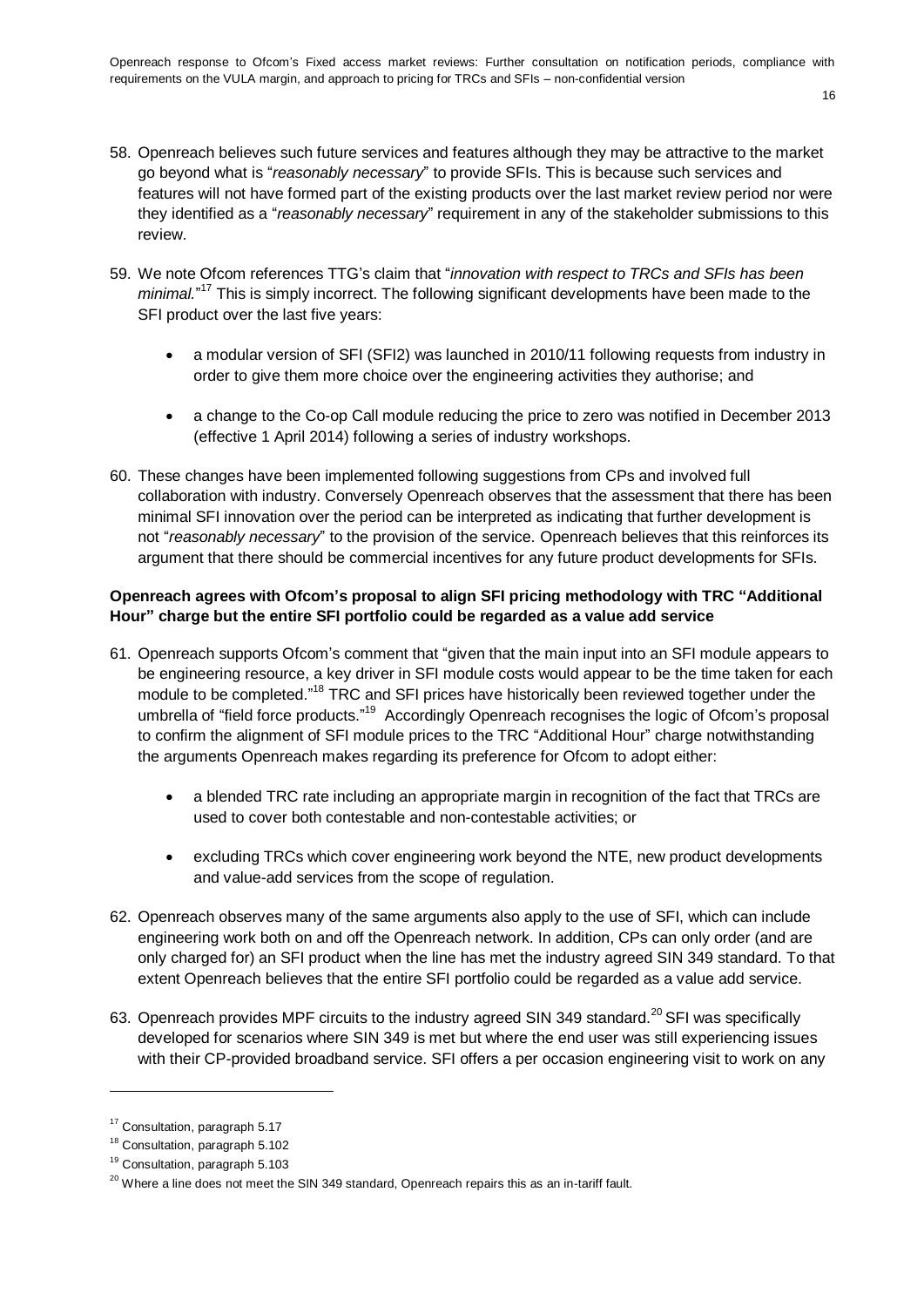combination of: the end user's network and equipment, the Openreach network, or in conjunction with the CP to maximise the broadband service.

17

#### **Some SFI Modules are clearly contestable and CPs have – and exercise – choice in the combination of modules they select when booking an SFI job**

64. SFI is split into a series of individual modules covering a range of specified engineering tasks. CPs pre-order these combinations as required. The modules have been designed with input from CPs and the End User Visit SFI modules are listed below with brief descriptions for reference:

| <b>Product</b>     | <b>Description</b>                                                                 |
|--------------------|------------------------------------------------------------------------------------|
|                    | This is the compulsory base module which involves the engineer visiting the end-   |
| Base module        | user property to undertake an initial assessment of the cause of the broadband     |
|                    | speed problems.                                                                    |
| Network module     | Involves the engineer investigating and if found, remedying the source of the      |
|                    | broadband problems between the exchange and the end-user premise                   |
| Frame module       | Involves the engineer investigating and if found, remedying the source of the      |
|                    | broadband problems on CP equipment at the exchange.                                |
|                    | Involves the engineer investigating, and if found, remedying the source of the     |
| End user wiring    | broadband problem by renewing the internal wiring i.e. between the NTE and         |
|                    | point of use only if found faulty.                                                 |
| End user equipment | Involves the engineer performing diagnostic checks on the end user's internal      |
|                    | equipment which includes the modem/router.                                         |
|                    | This is a CP requested module if the engineer will need to liaise with the CP, for |
| Co-op module       | example, if re-jumpering is required on CP equipment in the exchange, then         |
|                    | allows CP to specify the port to terminate the line. This module is compulsory for |
|                    | SDSL lines.                                                                        |

## **Table 4: Description of SFI modules<sup>21</sup>**

65. In the case of both the Network and Frames modules, we recognise only Openreach engineers can carry out the work. However, for End User Wiring and Equipment modules any third party engineer could complete the activity. Whilst the Base module includes many tasks that could be carried out by third party engineers, only Openreach engineers can replace the NTE or work on the Openreach network. To assess how often this activity was carried out as part of the Base module tasks Openreach carried out a sample of all the SFI jobs completed on 28 January 2014.<sup>22</sup> By assessing the engineers' checklists and notes for the  $[35]$  jobs Openreach has been able to categorise them into those that required work on the Openreach network and those which did not. The results are shown in table 5 below.

 $21$  A full copy of the current SFI2 Product Description with details of the product can be found at [www.openreach.co.uk/sfi2productdescription](http://www.openreach.co.uk/sfi2productdescription)

 $22$  This date was randomly selected from most recent month for which data was available when the analysis was undertaken.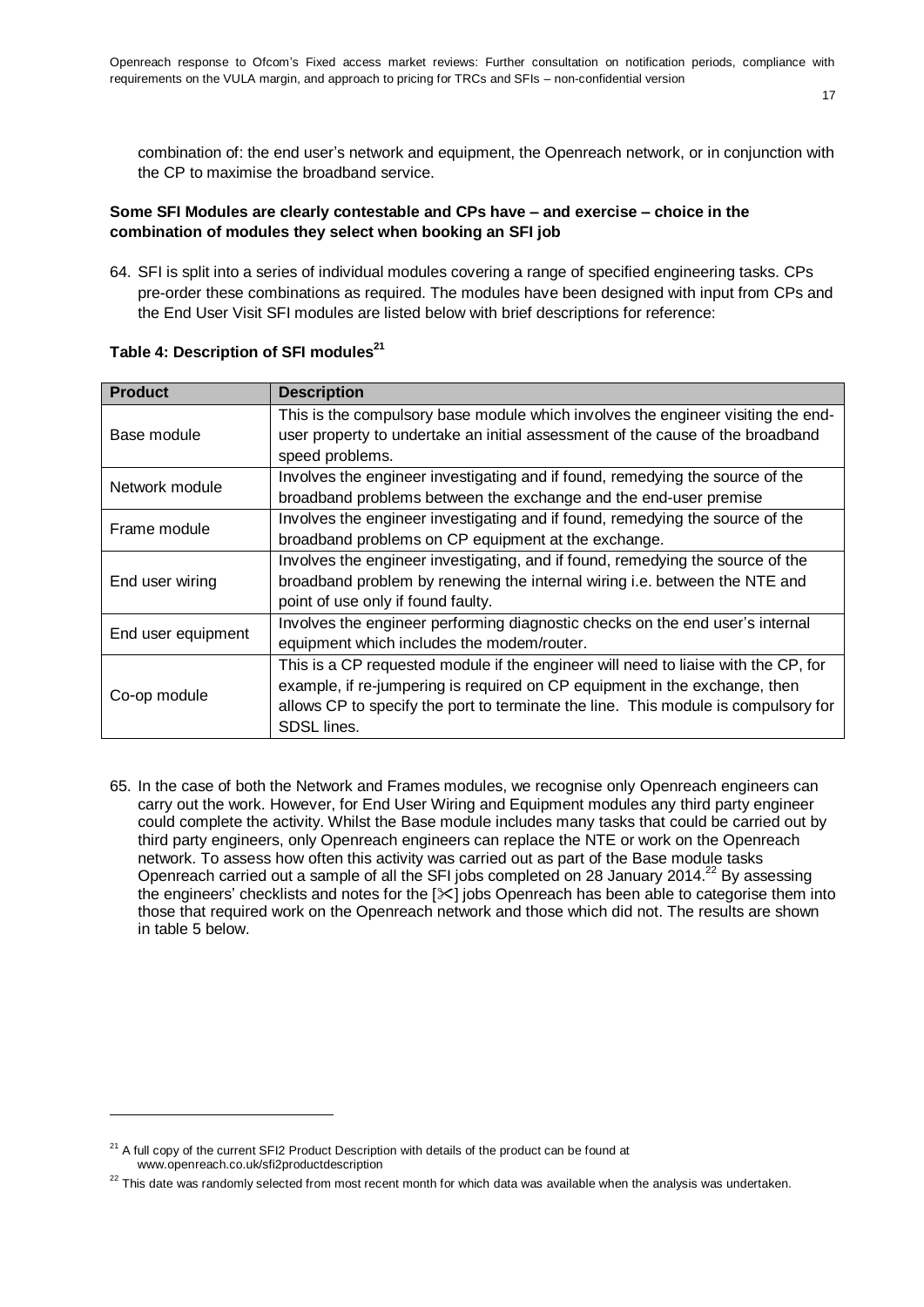#### **Table 5: Sample of SFI module tasks**

| <b>Category</b>                                                                             | <b>Combination of Modules</b>                                                                             | <b>Volume of</b><br><b>SFI Jobs</b> | <b>Estimated</b><br><b>Revenue</b> |
|---------------------------------------------------------------------------------------------|-----------------------------------------------------------------------------------------------------------|-------------------------------------|------------------------------------|
| <b>On Network activities</b>                                                                | <b>Base and Network</b>                                                                                   | $\mathbb{K}$                        | [≻]                                |
| E.g. only Openreach<br>engineers could                                                      | Base and Frames                                                                                           | $[\times]$                          | $[\times]$                         |
| complete these jobs                                                                         | Base, Network and End User Wiring or<br>Equipment                                                         | $[\times]$                          | [╳]                                |
|                                                                                             | Base, Frames and End User Wiring or<br>Equipment                                                          | $[\times]$                          | $[\times]$                         |
|                                                                                             | Base only (where the activities included work on<br>the Openreach network)                                | [╳]                                 | $[\times]$                         |
|                                                                                             | Base and End User Wiring or Equipment (where<br>the activities included work on the Openreach<br>network) | $[\times]$                          | [≻]                                |
|                                                                                             | <b>Subtotal</b>                                                                                           | $\mathbb{K}$                        | $\left[\times\right]$              |
| <b>Off Network activities</b><br>E.g. Third party<br>engineers could<br>complete these jobs | Base only (where the activities excluded work<br>on the Openreach network)                                | $[\times]$                          | [╳]                                |
|                                                                                             | Base and End User Wiring or Equipment (where<br>the activities excluded work on the Openreach<br>network) | $[\times]$                          | $[\times]$                         |
|                                                                                             | <b>Subtotal</b>                                                                                           | $\mathbb{K}$                        | [≻]                                |
|                                                                                             | <b>Total SFI Jobs</b>                                                                                     | [≻]                                 | [≻]                                |

\* For End User Wiring and Equipment modules a blended average price has been used.

- 66. From this analysis Openreach found that around  $[\times]$  of the SFI jobs completed on this date could have been carried out by third party engineers. When multiplying the volumes by the module prices to ascertain the revenue value this equated to  $[\times]$ . Ofcom must take this evidence into account and revise its statement that "up to 90% of ... SFI revenue may occur on the Openreach network."<sup>23</sup>
- 67. This study also indicated that around half of the Base modules were on-net and half were off-network. Openreach believes that one way of increasing contestability with regard to SFIs could be to split the Base module into two new variants, which demarcate between work on the Openreach network and work that is not. This would do more to provide transparency and facilitate market entry than simply applying charge control regulation to this particular SFI module.  $[\times]$
- 68. Openreach has also carried out an analysis of the SFI orders received during the week ending 22 November 2013, showing the combinations of modules authorised by each of the major CPs (note that the BT Wholesale data reflects the commercial decisions of a range of downstream CPs). The details are provided in Table 6 below.

<sup>&</sup>lt;sup>23</sup> Consultation, paragraph 5.29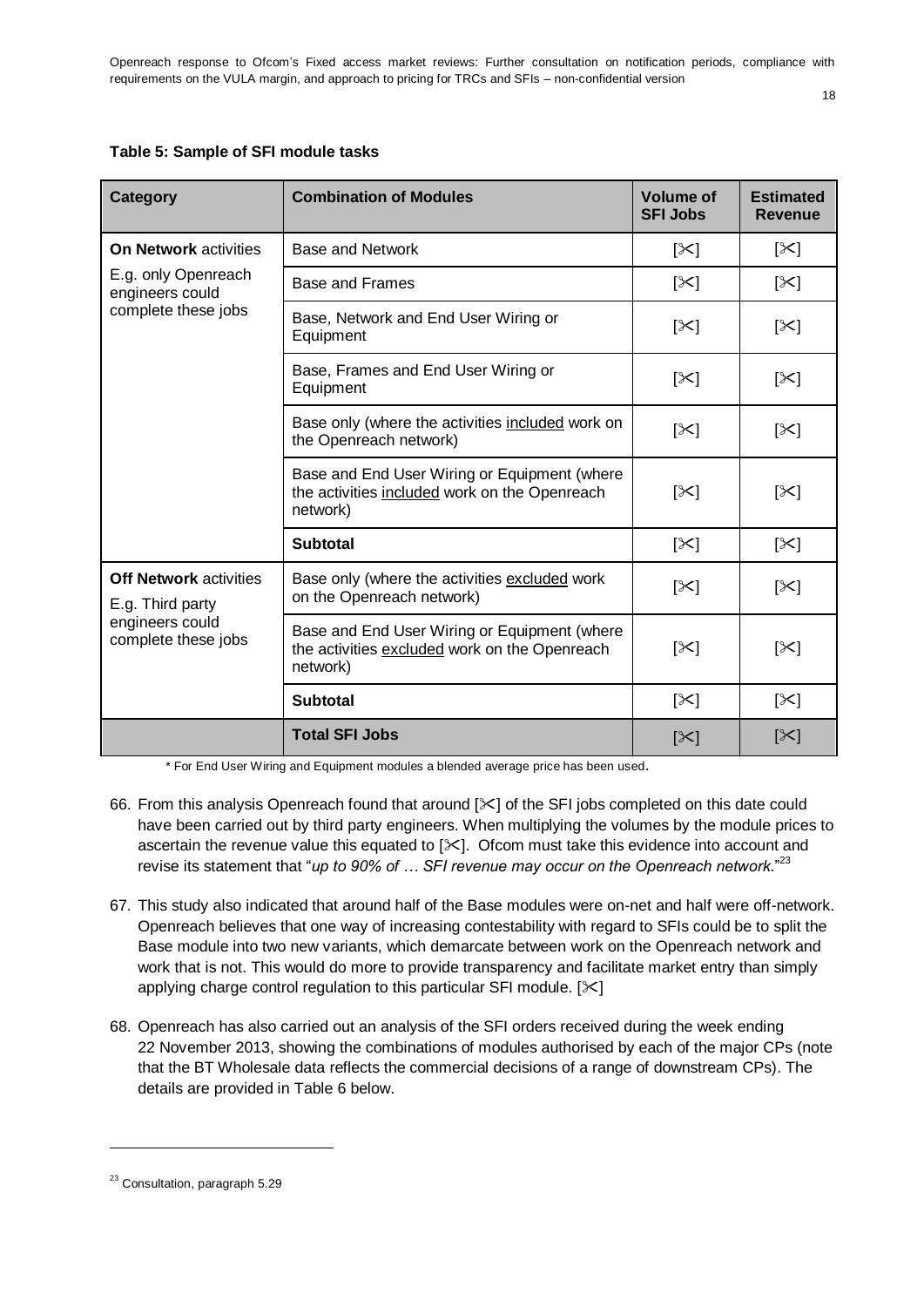| CP                  | <b>Total SFI2</b><br><b>Orders</b> | <b>Combination of Modules Authorised</b><br>$B = Base, N = Network, F = Frames, W = Wiring, E = Equipment$ |                                                  |                               |                                      |  |
|---------------------|------------------------------------|------------------------------------------------------------------------------------------------------------|--------------------------------------------------|-------------------------------|--------------------------------------|--|
|                     |                                    | $5$ Modules =<br><b>B, N, F, W &amp; E</b>                                                                 | 4 Modules $=$<br>$\vert$ B, N, F, W or E $\vert$ | $3$ Modules =<br>B, N, F only | 2 or 1 Modules<br>$inc B & N$ or $F$ |  |
| <b>BT</b> Wholesale | [≻]                                | [╳                                                                                                         | [≻                                               | [≻]                           | [╳                                   |  |
| <b>Sky</b>          | [≻]                                | [╳]                                                                                                        | [≻]                                              | [≻]                           | [≻]                                  |  |
| <b>TTG</b>          | [≻]                                | [⊱                                                                                                         | [≻                                               | [╳]                           | [╳                                   |  |

#### **Table 6: Sample of SFI orders which show the Combination of Modules Authorised**

#### 69.  $[\times]$

70. This suggests CPs have – and exercise – choice in the combination of modules they select when booking an SFI job. CPs can limit work by Openreach engineers or presumably make alternative arrangements. Openreach therefore concludes that the SFI End User Wiring and Equipment modules are wholly contestable.

#### **Openreach's Proposals**

- 71. Overall Openreach observes that SFIs are used to cover a combination of engineering scenarios where the work is contestable, non-contestable and a combination of both. Notwithstanding the competitive restraints Ofcom has identified on the operation of SFIs (which Openreach accepts arise in certain scenarios) Openreach believes that any regulatory measures Ofcom adopts should reflect the fact that the product is used in both competitive and non-competitive markets.
- 72. Openreach considers that the current proposals, by seeking to remove all margin above FAC and introducing a charge control are disproportionate. Moreover, there is a risk that the current proposals will have the *de facto* result of extending regulation into new areas and markets beyond the scope of what is "*reasonably necessary*" for the LLU services. Openreach does not believe that this is Ofcom's intention. Openreach suggests that Ofcom could easily remedy this by amending its proposals in one of two ways:
	- **Option 1**: by aligning SFI module prices with a TRC "Additional Hour" charge based on a blended TRC rate which includes a small aggregated margin above FAC with future increases subject to charge control; or
	- **Option 2:** proceeding with the existing proposals to align SFI module prices with a TRC "Hourly Charge" that is based on FAC without a margin element with future price increases subject to charge control but, in addition to (a) require Openreach to reconfigure the Base module in order to separate out activities which are clearly not Openreach related and could be done by third party engineers into a new on-premises engineering module, (b) exclude the End User Wiring, Equipment and new on-premises engineering modules from the scope of regulation, and (c) exclude the development of future services and features from the scope of the regulation which would allow Openreach to price such services as the market supported.

#### **Concluding comments**

73. Amending the current proposals in line with the options above would mitigate the risks of unintended consequences of regulation. These include weakening the incentives to invest in new technologies or systems and de-prioritising certain types of SFI in the overall operational work stack. Openreach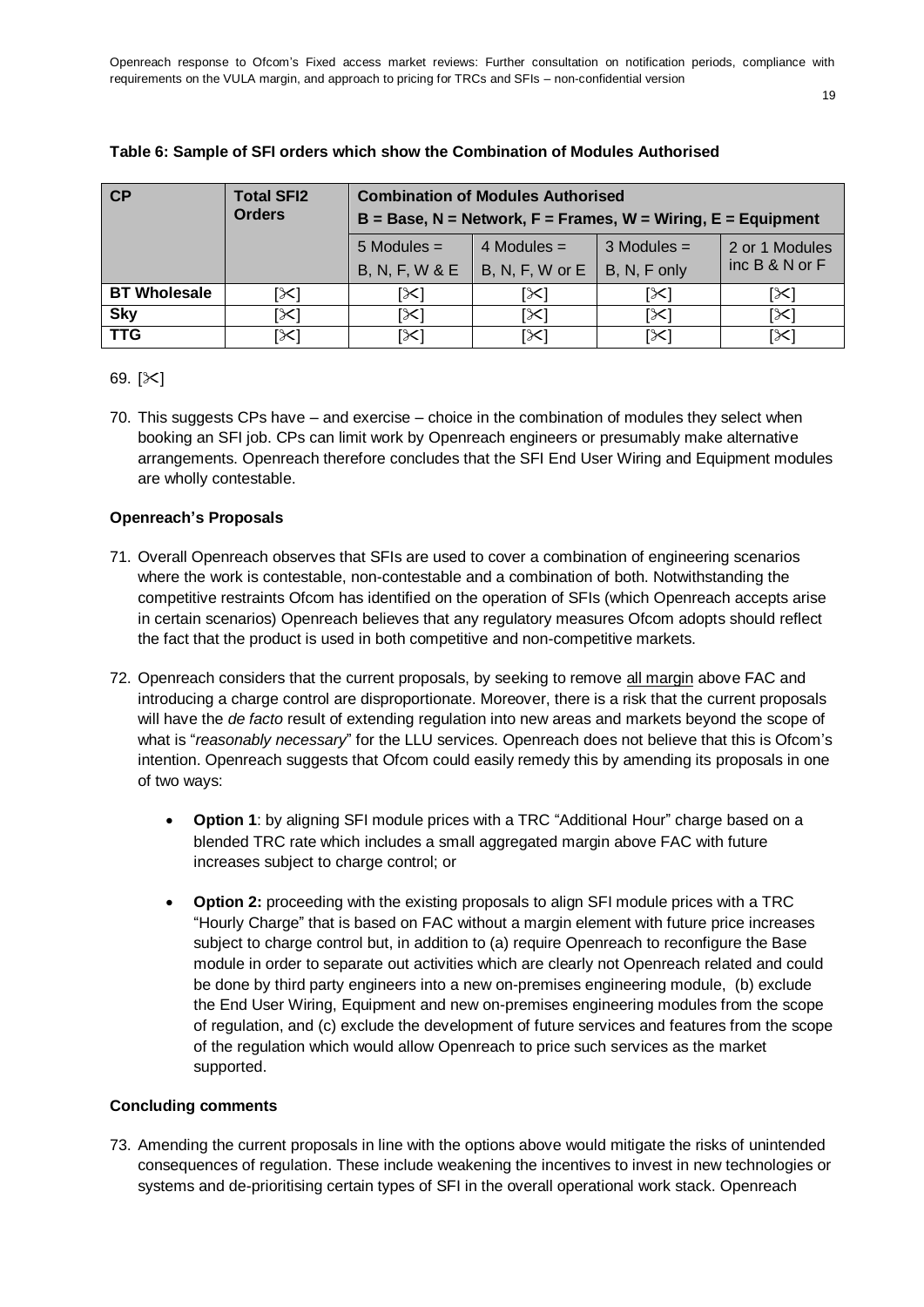notes that Ofcom places little value in these arguments in paragraphs 5.115 to 5.120 of the Consultation, however Openreach maintains that these are significant risks. As SFIs have no associated service level agreements and are ordered on lines that already meet the industry agreed SIN 349 standard, the contractual and commercial drivers on Openreach would warrant de-prioritising certain SFIs in favour of other job types. This would have the consequence of leading to longer lead times which could cause customer dissatisfaction. Similarly recognising that the SFI portfolio was itself developed to meet new technology and emerging usage trends (i.e. the increasing use of copper lines to support broadband rather than voice only services) Openreach believes that a restrictive regulatory regime that does not sufficiently incentivise innovation could quickly lead to moribund products. This would be to the detriment of the market which is fast moving, not least in terms of customer expectation. Consequently Openreach believes that it is ultimately in consumers' interest that the regulatory outcome for SFIs reflects the flexibility suggested by Openreach.

**Question 5.3**: Do you agree with our proposed approach to cost accounting for TRCs and SFIs? Please provide reasons in support of your views.

74. Openreach agrees that revenue reporting for compliance purposes may be required but disagrees that detailed cost reporting is required or proportionate. In the Consultation, Ofcom makes two proposals covering the management accounts and the RFS. In the event that Ofcom insists upon this level of reporting, Openreach requests further clarification regarding what information is required from management accounts and what information is required from the RFS.

#### **Ofcom's Proposal for using Management accounts**

75. Regarding using Management accounts, Ofcom proposes the following:

*"the proposed charge controls for TRCs have been set on the basis of a range of estimates of cost (relative to prices), including Direct Labour Costs uplifted by an estimated percentage for indirect costs, with indexation for the review period. The prices for SFIs, as also set out above, are proposed to be aligned with TRC charges, e.g. based on the hourly TRC charge applied to the estimated time taken to complete an average module. For the purposes of monitoring the effectiveness of our remedy, we propose that BT must continue to provide to us the direct and indirect volume, revenue and cost information requested by us and supplied to us in the course of this consultation as set out in Annex 6 under the "Management Accounts information" tab. A subset of this information will be published in order to provide stakeholders with reassurance about compliance with our proposed charge control proposals for TRCs and SFIs and information to make better informed contributions to the development of the regulatory framework." 24*

76. By this, we understand that Ofcom requires from BT's management accounts:

- TRC Reporting
	- o Split of TRC hours into Normal, Other and Sunday hours.
	- o A categorisation of BT's direct labour costs on a per hour basis.

<sup>&</sup>lt;sup>24</sup> Consultation, paragraph 5.137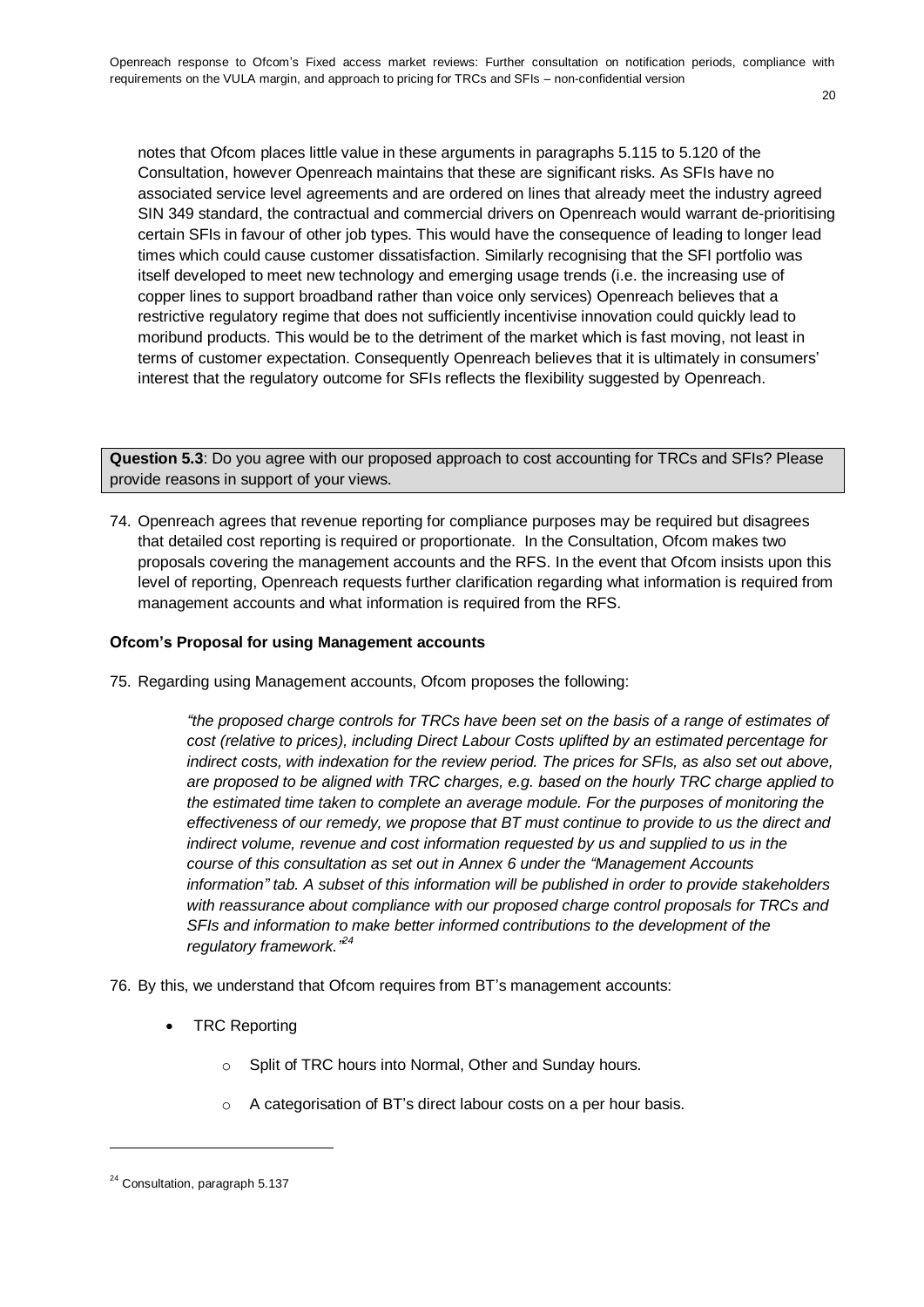- SFI Reporting
	- o Details of volumes, hours (on job and travel) and cost per module.
- **Overheads** 
	- o Overheads associated with SFI and TRCs.
- 77. Openreach understands that for compliance reporting, we need to provide Ofcom with price, volume and revenue schedules that demonstrate our compliance with the basket control. It is not immediately clear to Openreach that the schedules provided in Annex 6 of the Consultation are in a format that clearly demonstrates compliance. Openreach would welcome dialogue with Ofcom to enable it to develop a simpler set of schedules that would demonstrate basket compliance effectively.
- 78. It is unclear why Ofcom needs ongoing cost reporting at a granular level for the purposes of "monitoring the effectiveness of our remedy". Ofcom has proposed a remedy of price controls. Openreach will demonstrate compliance with the price control, however, it is not clear why Ofcom need the cost schedules, nor what Ofcom would do with such schedules. The charge controls will not be re-set annually, so, Openreach proposes that the cost schedules are not required.
- 79. Should Ofcom insist that such schedules are produced, Ofcom should note that the overhead cost will be produced almost entirely from the RFS and not from the management accounts as proposed by Ofcom. This is because the relevant information is sourced from RFS (as noted by Ofcom in row 24).

#### **Ofcom's Proposal for using the RFS**

80. Regarding using the RFS, Ofcom proposes the following:

*"As we have not been able to set TRC and SFI charges on the explicit basis of actual FAC, due to the data concerns and lack of information available to us in the required timescale, we therefore propose that BT should provide us with the information set out in Annex 6 under the "FAC RFS information" tab. This information will not be published in the context of Regulatory Financial Reporting." 25*

- 81. By this Openreach understands that Ofcom needs Openreach to produce as part of the RFS process, but not to publish:
	- TRC reporting:
		- o Billed and Worked hours
		- o Total Revenues, splitting out stores
		- o FAC costs split into labour, overheads, depreciation, ROCE and showing mean capital employed.
	- SFI Reporting
		- o Billed and worked volumes (we understand that this would be hours)

<sup>&</sup>lt;sup>25</sup> Consultation, paragraph 5.138.